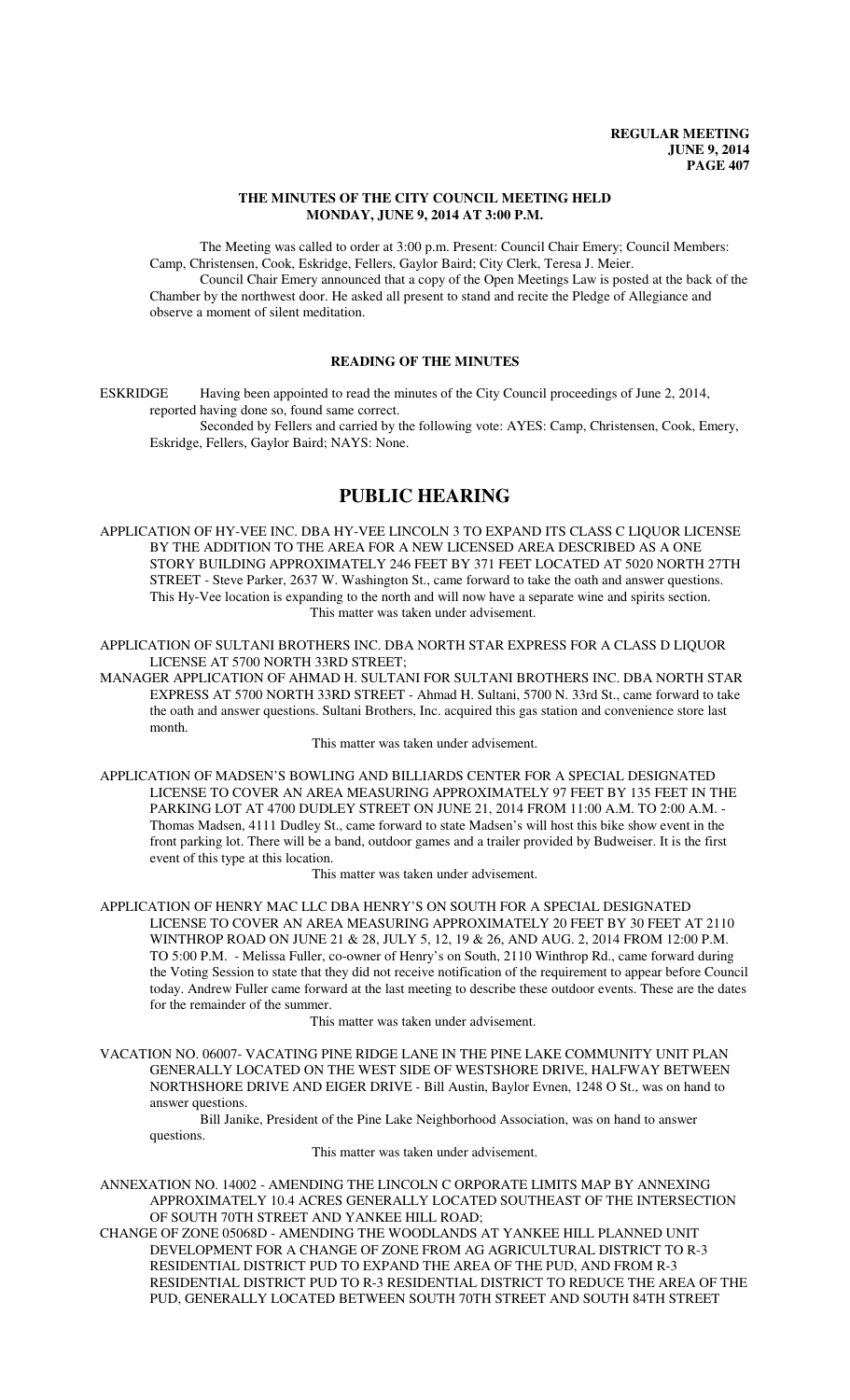SOUTH OF YANKEE HILL ROAD; FOR A PLANNED UNIT DEVELOPMENT DISTRICT DESIGNATION ON THE PROPERTY BEING ADDED TO THE PUD; AND FOR APPROVAL OF A DEVELOPMENT PLAN MODIFYING THE ZONING ORDINANCE AND LAND SUBDIVISION ORDINANCE TO ALLOW INCREASES IN THE NUMBER OF DWELLING UNITS FROM 613 TO 675;

STREET NAME CHANGE 12002 - RENAMING BUSH AVENUE GENERALLY LOCATED SOUTHEAST OF THE INTERSECTION OF SOUTH 78TH STREET AND YANKEE WOODS DRIVE TO HACIENDA DRIVE - Marvin Krout, Director of Planning Department, came forward to state these items are related to the Woodlands Development, which has been going on for several years. This is a middle section of the area and has involved some land trades so that two developers could own entire lot sections.

Rick Krueger, President of Krueger Development, came forward to answer questions. The street name change occurs on a portion of road where no one lives at this time. The reason for the density change is due to the construction of townhomes. Discussion followed.

This matter was taken under advisement.

AMENDING SECTION 9.36.025 RELATING TO FIREARMS OFFERED FOR SALE AT RETAIL; ACCESS RESTRICTED, TO PROVIDE THAT AMMUNITION FOR FIREARMS OTHER THAN HANDGUNS IS NOT REQUIRED TO BE SECURED OR INACCESSIBLE WITHOUT ASSISTANCE OF AUTHORIZED SALES PERSONNEL OF THE RETAILER; AND REPEALING SECTION 9.36.025 OF THE LINCOLN MUNICIPAL CODE AS HITHERTO EXISTING - Tom Cassady, Director of Public Safety, came forward to state this proposed change came about when a citizen informed the City via email that there were two retailers in violation of the current ordinance because they displayed shotgun ammunition in their aisles. The City asked them to comply and they explained that it would be difficult for them to do so for multiple reasons. The Law Department reviewed this and drafted this amendment to accommodate this change. This will not impact public safety and this type of ammunition is not targeted by shoplifters since it is so bulky.

Louie Sikich, Scheels All Sports, came forward to thank Council and the City for reviewing this law. The rules regarding the sales of ammunition make sense for firearms, but not for these huge volumes of shotgun shells. Scheels sells thousands of these during peak season, and storing them off the shelves creates an immense burden. Customers also like to read the product packaging and see this merchandise before they make a purchase.

This matter was taken under advisement.

AUTHORIZING THE SALE OF CITY OWNED PROPERTY LOCATED AT 422, 436 AND 444 NORTH 27TH STREET TO TJK INVESTMENTS INC. PURSUANT TO THE HARTLEY FLATS REDEVELOPMENT AGREEMENT - David Landis, Director of Urban Development, came forward to state the redevelopment agreement associated with this property was approved last week. The sale of the property proceeded on a different schedule which is why it is before Council today. Discussion followed. This matter was taken under advisement.

VACATION NO. 13004 - VACATING PINE TREE LANE FROM NORTH 7TH STREET TO THE END OF THE PINE TREE LANE CUL-DE-SAC, GENERALLY LOCATED AT NORTH 7TH STREET AND PINE TREE LANE - Kent Seacrest, Seacrest & Kalkowski, 1111 Lincoln Mall, came forward representing Pine Tree Lane Neighborhood Association. The city has grown up to the borders of this unique old neighborhood, and the residents are now looking to the future to transition from the current 5 acre lot size, to a neighborhood development more consistent with surrounding areas. The intention is to create 1 acre sites that cluster density in order to leave space and retain old tree growth. Neighborhood residents would also like to turn this road into a private street that would be owned and maintained by them. This would maintain the rural character of the neighborhood by avoiding the City requirements for curb and gutter. The public would still have access to the road. Discussion followed.

This matter was taken under advisement.

 AUTHORIZING THE ISSUANCE OF TAX ALLOCATION BONDS WITH A TOTAL NOT TO EXCEED \$4,700,000 FOR THE CITY OF LINCOLN, SPEEDWAY SPORTING VILLAGE REDEVELOPMENT PROJECT - David Landis, Director of Urban Development, came forward to state that this bond agreement is appearing without the redevelopment agreement today due to last minute issues. The developers brought this forward first so that action would be taken simultaneous to the redevelopment agreement.

Mike Rogers, Gilmore and Bell, came forward to state this bond ordinance follows the same form as others that have been approved by Council. He remained on hand to answer questions. Discussion followed.

This matter was taken under advisement.

TEXT AMENDMENT 14003 - AMENDING CHAPTER 27.63 OF THE LINCOLN MUNICIPAL CODE BY AMENDING SECTION 27.63.130 TO CLARIFY THAT THE SECTION APPLIES ONLY TO OUTDOOR RECREATIONAL FACILITIES, TO PROVIDE THAT THE PLANNING COMMISSION MAY ESTABLISH PARKING REQUIREMENTS FOR SUCH OUTDOOR RECREATIONAL FACILITIES AND PROVIDING THAT, AS PART OF THE SPECIAL PERMIT FOR AN OUTDOOR RECREATIONAL FACILITY, THE PLANNING COMMISSION MAY, SUBJECT TO SECTION 27.63.680, PERMIT THE SALE OF ALCOHOLIC BEVERAGES FOR CONSUMPTION ON THE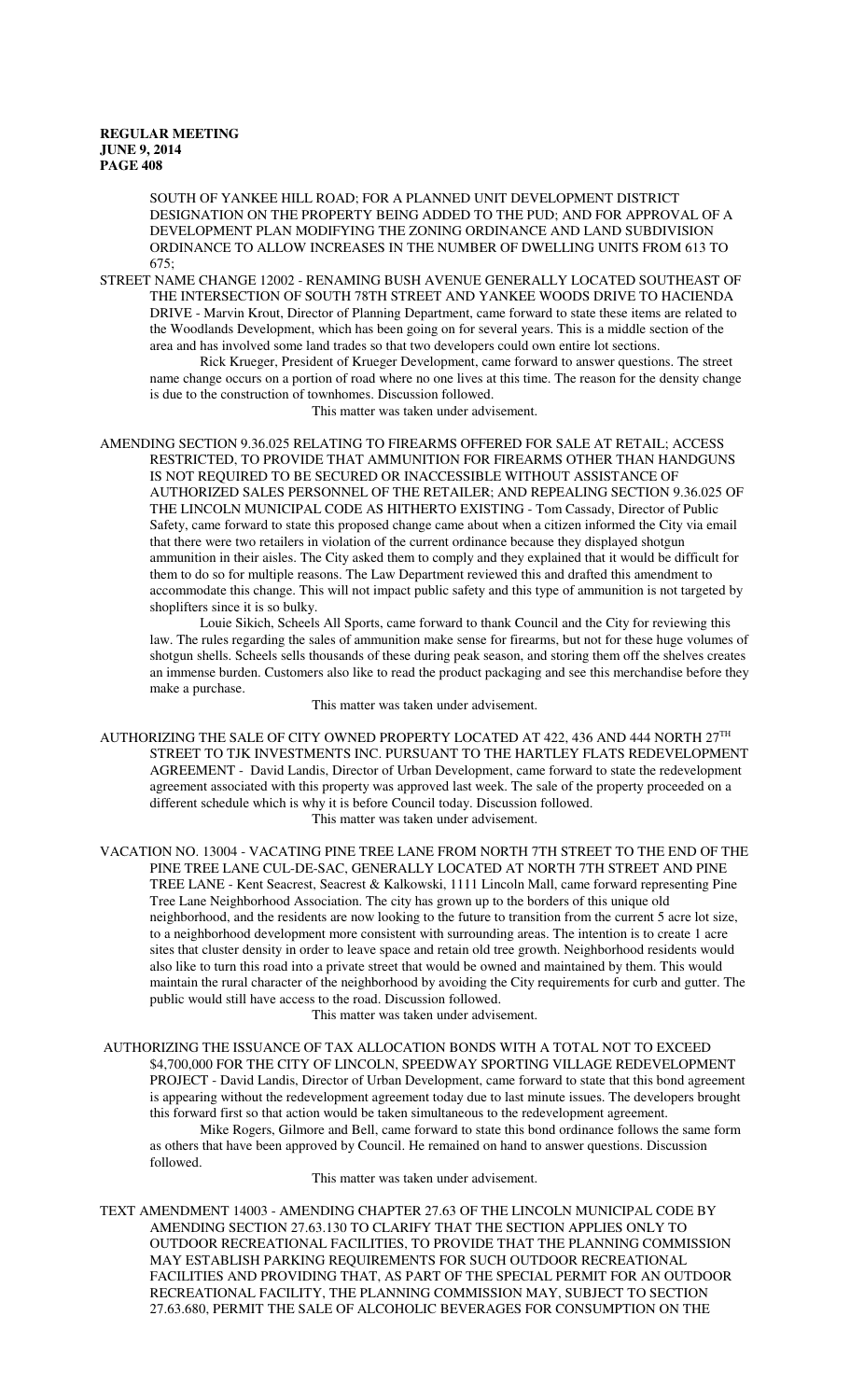PREMISES AS AN ACCESSORY USE; AND AMENDING SECTION 27.63.680 TO ALLOW THE SALE OF ALCOHOLIC BEVERAGES FOR CONSUMPTION ON THE PREMISES AS AN ACCESSORY USE - Kent Seacrest, Seacrest & Kalkowski, 1111 Lincoln Mall, came forward representing Great American Sports Park, LLC, to state this ordinance allows all outdoor recreational facilities to be treated as a group and to serve alcohol. Several amendments have been made to allow Council to pull the special permit in the event of any alcohol violations. It is also made clear that if a youth event is taking place anywhere on premisis, alcohol is not allowed to be served, so it would only be permitted at the unique adult events between youth seasons.

Teri Pope Gonzalez, 349 S.  $1<sup>st</sup>$  St., came forward for clarification that no alcohol will be served during any youth event.

This matter was taken under advisement.

APPROVING AN INTERLOCAL MASTER FACILITY USE AGREEMENT BETWEEN LINCOLN PUBLIC SCHOOLS AND THE CITY OF LINCOLN ESTABLISHING AN EQUITABLE METHOD FOR SHARING COSTS ASSOCIATED WITH SHARED USE OF FACILITIES MANAGED BY EACH OF THE PARTIES - Lynn Johnson, Director of Parks & Recreation, came forward to request this item be delayed with Public Hearing and Action in two weeks.

This matter was taken under advisement.

AUTHORIZING B&J PARTNERSHIP LTD. TO OCCUPY A PORTION OF THE PUBLIC RIGHT-OF-WAY AT MCKINNEY'S IRISH PUB AT 151 NORTH 8TH STREET FOR USE AS A SIDEWALK CAFÉ - Buff Baker, Public Works and Utilities Department, came forward to state this location meets all City standards and we recommend approval. Discussion followed.

Joel Schossow and Nathan Stewart, co-owners of McKinney's, came forward to answer questions. McKinney's has a twenty-three item menu. Discussion followed.

This matter was taken under advisement.

APPROVING SUPPLEMENTAL AGREEMENT #1 TO THE PRELIMINARY ENGINEERING AND NATIONAL ENVIRONMENTAL POLICY ACT SERVICES AGREEMENT BETWEEN THE CITY OF LINCOLN AND ALFRED BENESCH & COMPANY TO ESTABLISH VARIOUS DUTIES AND FUNDING RESPONSIBILITIES FOR A FEDERAL AID PROJECT FOR PROJECT NO. HSIP-5253(1), CN 13227, A SAFETY PROJECT AT NORTH 66TH STREET AND FREMONT STREET - Craig Alridge, Public Works and Utilities Department, came forward to answer questions. He stated that Public Works conducted an initial meeting inviting fifty stakeholders, but had a low turnout. An additional open house was conducted to get more input, and all alternatives were presented. Now Public Works would like to conduct another meeting in order to present preferred alternatives.

This matter was taken under advisement.

COMP. PLAN CONFORMANCE 14009 - APPROVING AN AMENDMENT TO THE LINCOLN CENTER REDEVELOPMENT PLAN TO ADD THE "KIECHEL FINE ART GALLERY REDEVELOPMENT PROJECT" FOR RENOVATION OF THE EXISTING BUILDING FOR ADDITIONAL ART GALLERY SPACE INCLUDING AN ART GARDEN ON THE ROOFTOP DECK, ENERGY EFFICIENT WINDOWS AND ENHANCED FACADE LIGHTING IMPROVEMENT ON PROPERTY GENERALLY LOCATED AT 1208 O STREET - David Landis, Director of Urban Development, came forward to state that Kiechel has taken over the old Dietze building and has done some handsome reworking of the first and second floors. Their initial budget did not allow for further renovations. Using tax increment financing would allow the development of the third and fourth floors, with a public space on the roof. The total project is 1.2 million dollars, which would be developer purchased. The City is excited to complete the renovation of this historically significant building.

Derek Zimmerman, Baylor Evnen, 1248 O St., came forward to state that a redevelopment agreement will come before Council at a later date.

This matter was taken under advisement.

APPROVING THE ADDENDUM TO THE SERVICE AGREEMENT BETWEEN THE CITY OF LINCOLN AND DENIS VONTZ FOR PROFESSIONAL GOLF SERVICES AND MANAGEMENT OF THE GOLF CLUBHOUSES AT THE HIGHLANDS GOLF CLUBHOUSE AND THE MAHONEY GOLF CLUBHOUSE TO ADJUST THE TERM OF THE LICENSE, EXPAND THE SERVICES PROVIDED BY THE GOLF PROFESSIONAL, AND TO AMEND THE COMPENSATION;

APPROVING THE ADDENDUM TO THE SERVICE AGREEMENT BETWEEN THE CITY OF LINCOLN AND TIMOTHY ROWLAND FOR PROFESSIONAL GOLF SERVICES AND MANAGEMENT OF THE GOLF CLUBHOUSE AT PIONEERS GOLF CLUBHOUSE TO ADJUST THE TERM OF THE LICENSE, EXPAND THE SERVICES PROVIDED BY THE GOLF PROFESSIONAL, AND TO AMEND THE COMPENSATION - Lynn Johnson, Director of Parks and Recreation, came forward to state that there are existing contracts with Mr. Vontz and Mr. Rowland. This is the third year and Parks is now bringing forth amendments to change the end date of these contracts to make transitions occur at the end of the calendar year, since that is during of off-season. The Sustainability Plan includes more marketing and marshaling efforts, so provisions for both of those services will also be added, including incentive payment. Discussion followed.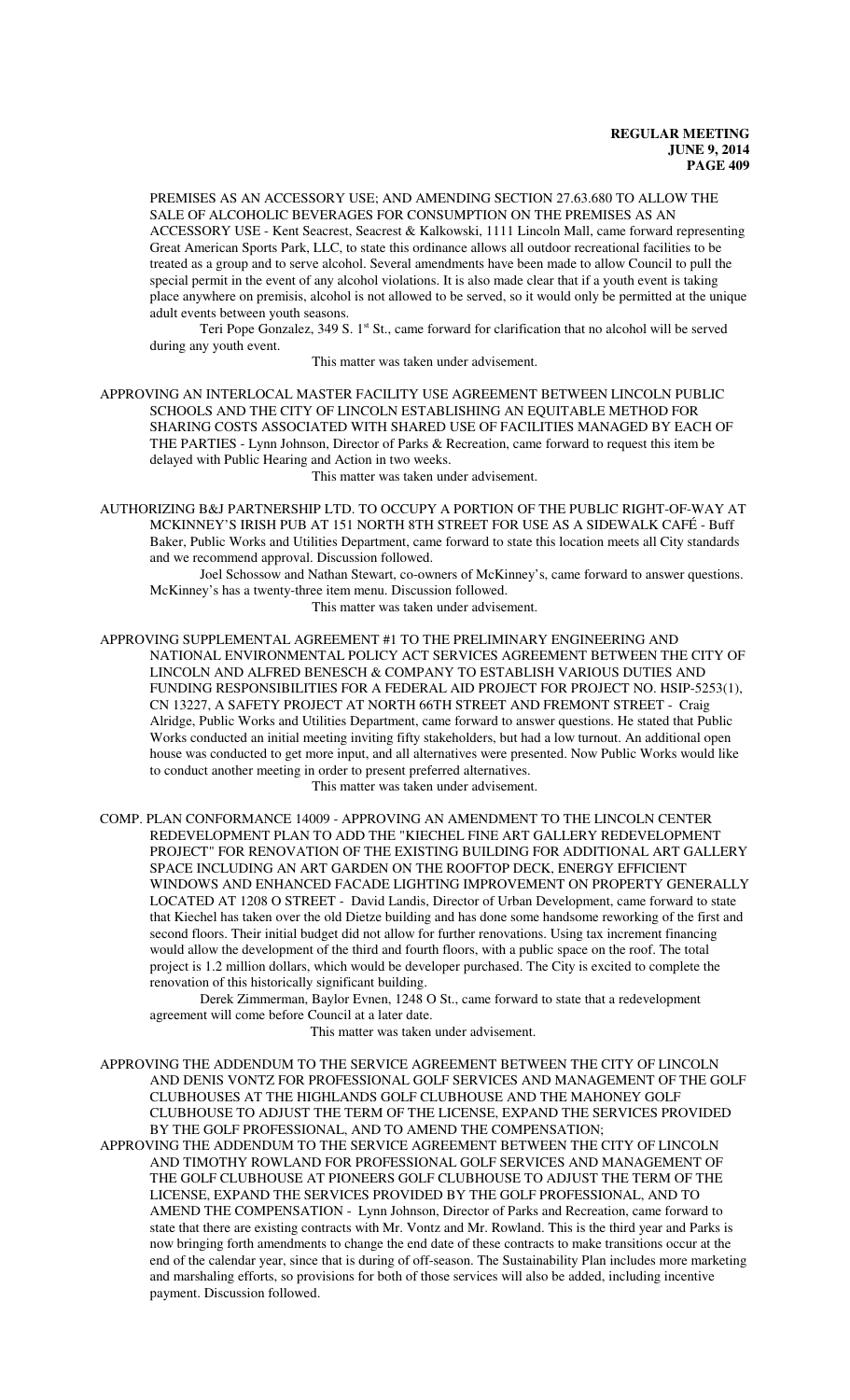Tim Rowland, Head Golf Pro at Pioneers, 3403 W. Van Dorn St., came forward to answer Council questions. He stated that guidelines included in a national study will be followed. Discussion followed. This matter was taken under advisement.

# **COUNCIL ACTION**

## **REPORTS OF CITY OFFICERS**

APPROVING AN AGREEMENT BETWEEN THE CITY OF LINCOLN, ON BEHALF OF THE LINCOLN-LANCASTER COUNTY HEALTH DEPARTMENT, AND CEDARS YOUTH SERVICES FOR THE HEALTHY FAMILIES AMERICA PROGRAM TO PROVIDE HOME VISITING SERVICES TO PROMOTE POSITIVE PARENTING FOR A TERM OF MARCH 1, 2014 THROUGH JUNE 30, 2015 - CLERK read the following resolution, introduced by Jonathan Cook, who moved its approval:<br>A-88296 BE IT RESOLVED by the City Council of the City of Lincoln, Nebraska: BE IT RESOLVED by the City Council of the City of Lincoln, Nebraska:

That the attached Agreement between the City of Lincoln on behalf of the Lincoln-Lancaster County Health Department and Cedars Youth Services for home visitation services to promote positive parenting under the Healthy Families America program for a term of March 1, 2014 through June 30, 2015, in accordance with the terms and conditions contained in said Agreement is hereby approved and the Mayor is hereby authorized to execute the Agreement on behalf of the City.

The City Clerk is directed to return an executed copy of the Agreement to Judy Halstead, Director of the Lincoln Lancaster County Health Department.

Introduced by Jonathan Cook

Seconded by Christensen and carried by the following vote: AYES: Camp, Christensen, Cook, Emery, Eskridge, Fellers, Gaylor Baird; NAYS: None.

REAPPOINTING DOUG EMERY TO THE JOINT BUDGET COMMITTEE FOR A TERM EXPIRING MAY 31, 2016 - CLERK read the following resolution, introduced by Jonathan Cook, who moved its approval:

A-88297 BE IT RESOLVED by the City Council of the City of Lincoln, Nebraska:

That the reappointment of Doug Emery to the Joint Budget Committee for a term expiring May 31, 2016, is hereby approved. Introduced by Jonathan Cook

Seconded by Christensen and carried by the following vote: AYES: Camp, Christensen, Cook, Emery, Eskridge, Fellers, Gaylor Baird; NAYS: None.

REAPPOINTING DOUG EMERY TO THE LINCOLN-LANCASTER COUNTY BOARD OF HEALTH FOR A TERM EXPIRING MAY 31, 2015 - CLERK read the following resolution, introduced by Jonathan Cook, who moved its approval:

A-88298 BE IT RESOLVED by the City Council of the City of Lincoln, Nebraska:

That the reappointment of Doug Emery to the Lincoln-Lancaster County Board of Health for a term expiring May 31, 2015, is hereby approved.

Introduced by Jonathan Cook

Seconded by Christensen and carried by the following vote: AYES: Camp, Christensen, Cook, Emery, Eskridge, Fellers, Gaylor Baird; NAYS: None.

REAPPOINTING CARL ESKRIDGE TO THE MULTI-CULTURAL ADVISORY COMMITTEE FOR A TERM EXPIRING MAY 31, 2017 - CLERK read the following resolution, introduced by Jonathan Cook, who moved its approval:

A-88299 BE IT RESOLVED by the City Council of the City of Lincoln, Nebraska:

That the reappointment of Carl Eskridge to the Multi-Cultural Advisory Committee for a term expiring May 31, 2017, is hereby approved.

Introduced by Jonathan Cook

Seconded by Christensen and carried by the following vote: AYES: Camp, Christensen, Cook, Emery, Eskridge, Fellers, Gaylor Baird; NAYS: None.

# REAPPOINTING JONATHAN COOK TO THE PARKS AND RECREATION ADVISORY BOARD FOR A TERM EXPIRING MAY 31, 2015 - CLERK read the following resolution, introduced by Jonathan Cook,

who moved its approval:<br>A-88300 BE IT RESOLV

BE IT RESOLVED by the City Council of the City of Lincoln, Nebraska: That the reappointment of Jonathan Cook to the Parks and Recreation Advisory Board for a term expiring May 31, 2015, is hereby approved.

Introduced by Jonathan Cook

Seconded by Christensen and carried by the following vote: AYES: Camp, Christensen, Cook, Emery, Eskridge, Fellers, Gaylor Baird; NAYS: None.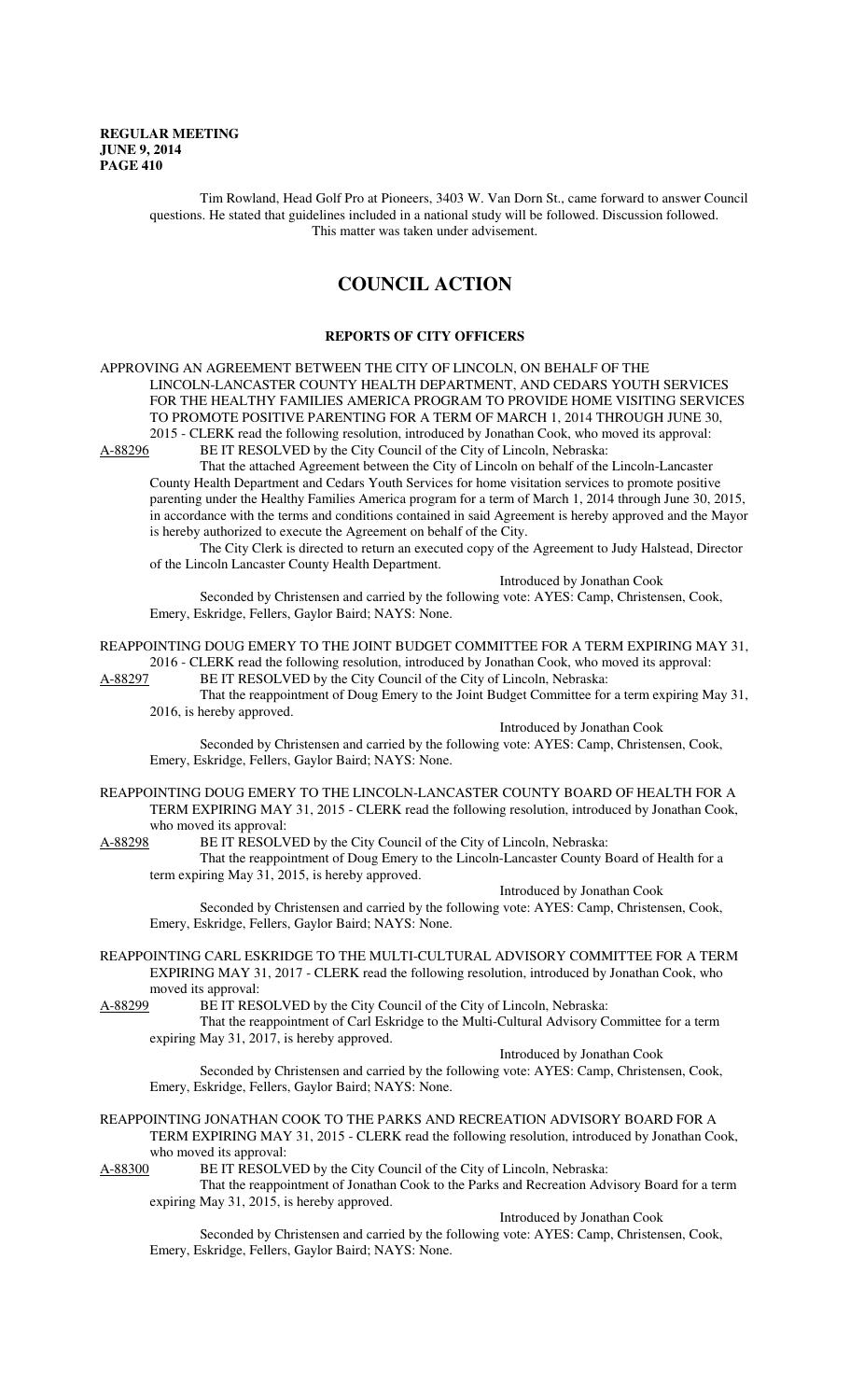REAPPOINTING ROY CHRISTENSEN, DOUG EMERY AND LEIRION GAYLOR BAIRD TO THE RAILROAD TRANSPORTATION SAFETY DISTRICT FOR A TERM EXPIRING MAY 31, 2015 - CLERK read the following resolution, introduced by Jonathan Cook, who moved its approval:<br>A-88301 BE IT RESOLVED by the City Council of the City of Lincoln, Nebraska:

BE IT RESOLVED by the City Council of the City of Lincoln, Nebraska: That the reappointments of Roy Christensen, Doug Emery and Leirion Gaylor-Baird to the Railroad Transportation Safety District for terms expiring May 31, 2015, are hereby approved. Introduced by Jonathan Cook

Seconded by Christensen and carried by the following vote: AYES: Camp, Christensen, Cook, Emery, Eskridge, Fellers, Gaylor Baird; NAYS: None.

- REAPPOINTING GILL PEACE AND MICHELLE PENN TO THE URBAN DESIGN COMMITTEE FOR TERMS EXPIRING FEBRUARY 1, 2017 - CLERK read the following resolution, introduced by Jonathan Cook, who moved its approval:
- A-88302 BE IT RESOLVED by the City Council of the City of Lincoln, Nebraska: That the reappointments of Gill Peace and Michelle Penn to the Urban Design Committee for terms expiring February 1, 2017, are hereby approved.

Introduced by Jonathan Cook Seconded by Christensen and carried by the following vote: AYES: Camp, Christensen, Cook, Emery, Eskridge, Fellers, Gaylor Baird; NAYS: None.

- APPOINTING TAMMY EAGLE BULL TO THE URBAN DESIGN COMMITTEE FOR A TERM EXPIRING FEBRUARY 1, 2017 - CLERK read the following resolution, introduced by Jonathan Cook, who moved its approval:
- A-88303 BE IT RESOLVED by the City Council of the City of Lincoln, Nebraska:
	- That the appointment of Tammy Eagle Bull to the Urban Design Committee for a term expiring February 1, 2017, is hereby approved.

Introduced by Jonathan Cook

Seconded by Christensen and carried by the following vote: AYES: Camp, Christensen, Cook, Emery, Eskridge, Fellers, Gaylor Baird; NAYS: None.

APPROVING AN AGREEMENT BETWEEN THE CITY OF LINCOLN ON BEHALF OF THE LINCOLN-LANCASTER COUNTY HEALTH DEPARTMENT AND THE BOARD OF REGENTS OF THE UNIVERSITY OF NEBRASKA ON BEHALF OF THE UNMC COLLEGE OF DENTISTRY TO PROVIDE CLINICAL TRAINING FOR DENTAL AND DENTAL HYGIENE STUDENTS AT THE HEALTH DEPARTMENT FOR A TERM OF JULY 1, 2014 THROUGH JUNE 30, 2017 - CLERK read the following resolution, introduced by Jonathan Cook, who moved its approval:

A-88304 BE IT RESOLVED by the City Council of the City of Lincoln, Nebraska:

That the Service Agreement between the City of Lincoln, on behalf of the Lincoln-Lancaster County Health Department, and the University of Nebraska Board of Regents, on behalf of the UNMC College of Dentistry, for the clinical training of dental and dental hygiene students at the Health Department, upon the terms and conditions as set forth in said Agreement, which is attached hereto marked as Attachment "A" and made a part hereof by reference, for a term of July 1, 2014 through June 20, 2017, is hereby accepted and approved and the Mayor is hereby authorized to execute said Agreement on behalf of the City.

Introduced by Jonathan Cook Seconded by Christensen and carried by the following vote: AYES: Camp, Christensen, Cook,

Emery, Eskridge, Fellers, Gaylor Baird; NAYS: None.

- REPORT FROM THE CITY TREASURER OF CITY CASH ON HAND AT THE CLOSE OF BUSINESS APRIL 30, 2014 - CLERK presented said report which was placed on file in the Office of the City Clerk. **(27-1)**
- REPORT REGARDING SETTLEMENT AGREEMENT UNDER NEB. REV. STAT. §84-713 (NON-TORT CLAIMS) WITH LINC-DROP, INC - CLERK presented said report which was placed on file in the Office of the City Clerk.

## **PETITIONS & COMMUNICATIONS**

SETTING THE HEARING DATE OF MONDAY, JUNE 23, 2013 AT 3:00 P.M. FOR THE APPLICATION OF SHAD SANFORD DBA SLICE PIZZERIA FOR A CLASS I LIQUOR LICENSE LOCATED AT 4811 NW 1<sup>ST</sup> STREET - CLERK read the following resolution, introduced by Carl Eskridge, who moved its adoption:<br>A-88305 I

BE IT RESOLVED by the City Council, of the City of Lincoln, that a hearing date is hereby set for Monday, June 9, 2014, at 3:00 p.m. or as soon thereafter as possible in the City Council Chambers, County-City Building, 555 S. 10th Street, Lincoln, NE for the application of Shad Sanford dba Slice Pizzeria for a Class I liquor license located at 4811 NW 1st Street.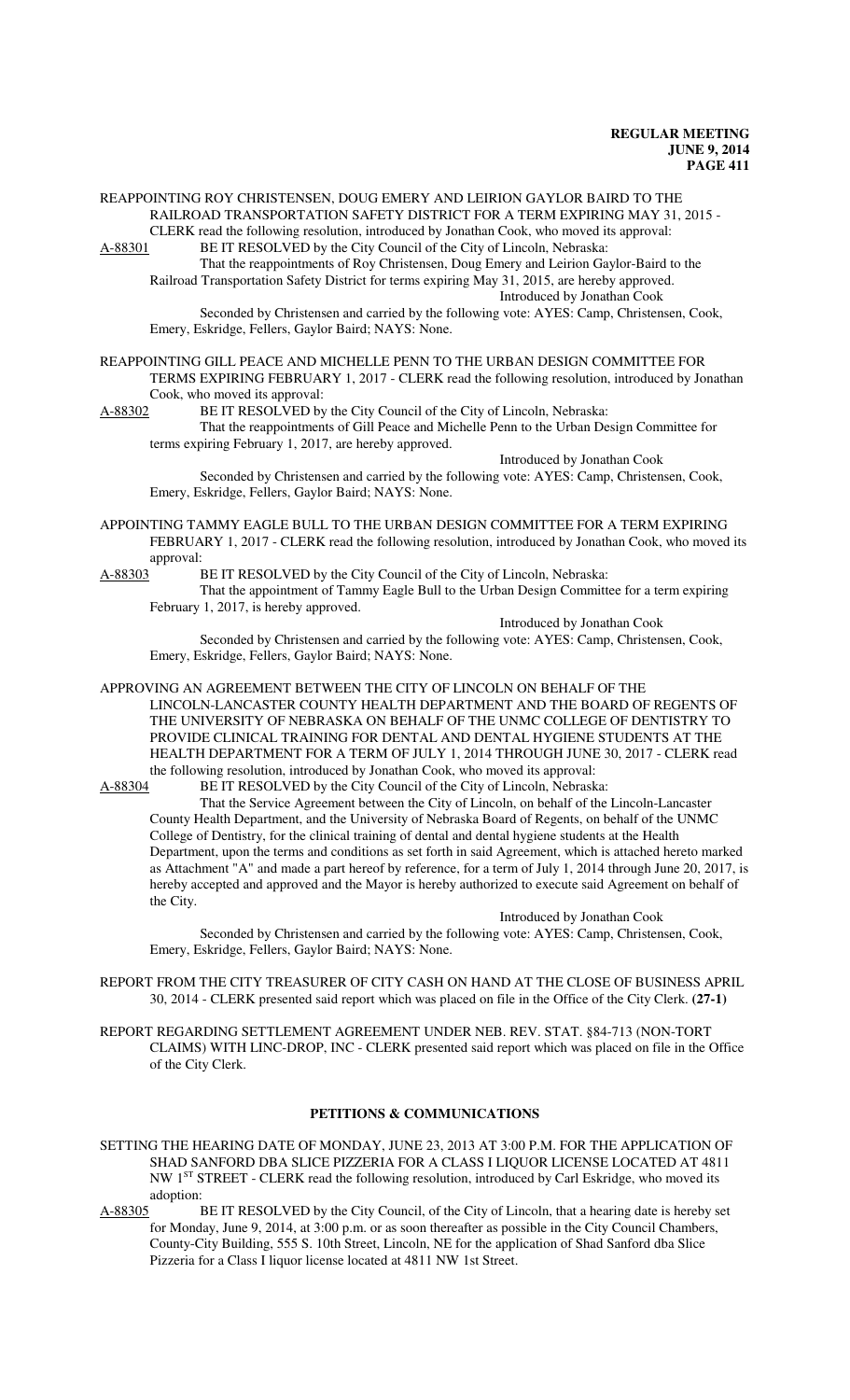If the Police Dept. is unable to complete the investigation by said time, a new hearing date will be

set.

#### Introduced by Carl Eskridge

Seconded by Christensen and carried by the following vote: AYES: Camp, Christensen, Cook, Emery, Eskridge, Fellers, Gaylor Baird; NAYS: None.

SETTING THE HEARING DATE OF MONDAY, JUNE 23, 2013 AT 3:00 P.M. FOR THE APPLICATION OF STAR CITY HOCKEY, LLC DBA LINCOLN STARS HOCKEY FOR A CLASS I LIQUOR LICENSE LOCATED AT 1800 STATE FAIR DRIVE - CLERK read the following resolution, introduced by Carl Eskridge, who moved its adoption:

A-88306 BE IT RESOLVED by the City Council, of the City of Lincoln, that a hearing date is hereby set for Monday, June 23, 2014, at 3:00 p.m. or as soon thereafter as possible in the City Council Chambers, County-City Building, 555 S. 10th Street, Lincoln, NE for the application of Star City Hockey, LLC dba Lincoln Stars Hockey for a Class I liquor license located at 1800 State Fair Park Drive.

If the Police Dept. is unable to complete the investigation by said time, a new hearing date will be set.

#### Introduced by Carl Eskridge

Seconded by Christensen and carried by the following vote: AYES: Camp, Christensen, Cook, Emery, Eskridge, Fellers, Gaylor Baird; NAYS: None.

SETTING THE HEARING DATE OF MONDAY, JUNE 23, 2013 AT 3:00 P.M. FOR THE APPLICATION OF SCHMICK'S MARKET, INC. DBA SCHMICK'S MARKET FOR A CLASS CK LIQUOR LICENSE LOCATED AT 2727 N. 11TH STREET - CLERK read the following resolution, introduced by Carl Eskridge, who moved its adoption:

A-88307 BE IT RESOLVED by the City Council, of the City of Lincoln, that a hearing date is hereby set for Monday, June 23, 2014, at 3:00 p.m. or as soon thereafter as possible in the City Council Chambers, County-City Building, 555 S. 10th Street, Lincoln, NE for the application of Schmick's Market, Inc. dba Schmick's Market for a Class CK liquor license located at 2727 N. 11<sup>th</sup> Street.

If the Police Dept. is unable to complete the investigation by said time, a new hearing date will be

set.

#### Introduced by Carl Eskridge

Seconded by Christensen and carried by the following vote: AYES: Camp, Christensen, Cook, Emery, Eskridge, Fellers, Gaylor Baird; NAYS: None.

## REFERRED TO THE PLANNING DEPARTMENT:

Special Permit No. 14013 - Requested by Sheridan Lutheran Church, to allow outdoor seasonal sales, on property generally located at the southwest corner of the intersection of South 70th Street and Old Cheney Road (6955 Old Cheney Road).

#### PLACED ON FILE IN THE OFFICE OF THE CITY CLERK:

Administrative Amendment No. 14032 to Special Permit No. 1762D, Vintage Heights Community Unit Plan, requested by Shawn Lang, approved by the Planning Director on May 27, 2014, to adjust the front yard setback along Parducci Drive from 20 feet to 17 feet to allow an addition to the home at 6443 Gabrielle Drive, generally located at S. 84<sup>th</sup> St. and Old Cheney Rd.

## **LIQUOR RESOLUTIONS**

APPLICATION OF HY-VEE INC. DBA HY-VEE LINCOLN 3 TO EXPAND ITS CLASS C LIQUOR LICENSE BY THE ADDITION TO THE AREA FOR A NEW LICENSED AREA DESCRIBED AS A ONE STORY BUILDING APPROXIMATELY 246 FEET BY 371 FEET LOCATED AT 5020 NORTH 27TH STREET - CLERK read the following resolution, introduced by Jon Camp, who moved its adoption for approval:

A-88308 That after hearing duly had as required by law, consideration of the facts of this application, the Nebraska Liquor Control Act, and the pertinent City ordinances, the City Council recommends that the application of Hy-Vee Inc. dba Hy-Vee Lincoln 3 to expand its licensed premises for a new licensed area described as a one story building approximately 246 feet by 371 feet located at 5020 North 27th Street, be approved with the condition that the premises complies in every respect with all City and State regulations, specifically the Smoking Regulation Act and the Nebraska Clean Indoor Air Act.

BE IT FURTHER RESOLVED that the City Clerk is directed to transmit a copy of this resolution to the Nebraska Liquor Control Commission.

#### Introduced by Jon Camp

Seconded by Christensen and carried by the following vote: AYES: Camp, Christensen, Cook, Emery, Eskridge, Fellers, Gaylor Baird; NAYS: None.

APPLICATION OF SULTANI BROTHERS INC. DBA NORTH STAR EXPRESS FOR A CLASS D LIQUOR LICENSE AT 5700 NORTH 33RD STREET - CLERK read the following resolution, introduced by Jon Camp, who moved its adoption for approval: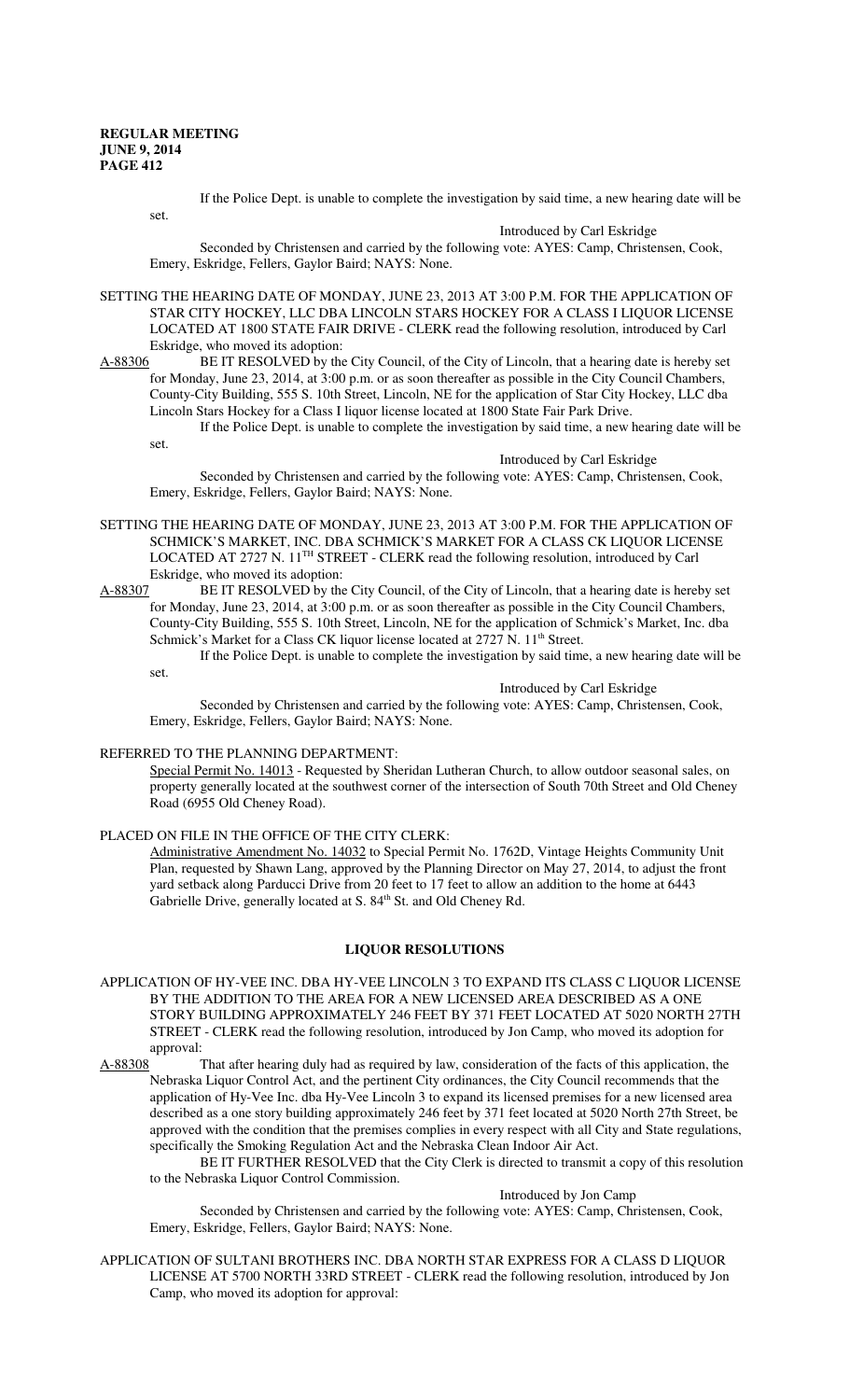# A-88309 BE IT RESOLVED by the City Council of the City of Lincoln, Nebraska:

That after hearing duly had as required by law, consideration of the facts of this application, the Nebraska Liquor Control Act, and the pertinent City ordinances, the City Council recommends that the application of Sultani Brothers Inc. dba North Star Express for a Class "D" liquor license at 5700 North 33rd Street, Lincoln, Nebraska, for the license period ending April 30, 2015, be approved with the condition that:

1. Applicant must successfully complete the responsible beverage server training course required by Section 5.04.035 of the Lincoln Municipal Code within 30 days of approval of this resolution. 2. All employees must possess a valid Responsible Beverage Server/Seller Permit as

required by Section 5.04.124 of the Lincoln Municipal Code. 3. The premises must comply in every respect with all city and state regulations.

The City Clerk is directed to transmit a copy of this resolution to the Nebraska Liquor Control Commission.

Introduced by Jon Camp

Seconded by Christensen and carried by the following vote: AYES: Camp, Christensen, Cook, Emery, Eskridge, Fellers, Gaylor Baird; NAYS: None.

MANAGER APPLICATION OF AHMAD H. SULTANI FOR SULTANI BROTHERS INC. DBA NORTH STAR EXPRESS AT 5700 NORTH 33RD STREET - CLERK read the following resolution, introduced by Jon Camp, who moved its adoption for approval:

A-88310 WHEREAS, Sultani Brothers Inc. dba North Star Express located at 5700 North 33rd Street,

Lincoln, Nebraska has been approved for a Retail Class "D" liquor license, and now requests that Ahmad H. Sultani be named manager;

WHEREAS, Ahmad H. Sultani appears to be a fit and proper person to manage said business. NOW, THEREFORE, BE IT RESOLVED by the City Council of the City of Lincoln, Nebraska: That after hearing duly had as required by law, consideration of the facts of this application, the Nebraska Liquor Control Act, and the pertinent City ordinances, the City Council recommends that Ahmad H. Sultani be approved as manager of this business for said licensee. The City Clerk is directed to transmit a copy of this resolution to the Nebraska Liquor Control Commission.

#### Introduced by Jon Camp

Seconded by Christensen and carried by the following vote: AYES: Camp, Christensen, Cook, Emery, Eskridge, Fellers, Gaylor Baird; NAYS: None.

APPLICATION OF MADSEN'S BOWLING AND BILLIARDS CENTER FOR A SPECIAL DESIGNATED LICENSE TO COVER AN AREA MEASURING APPROXIMATELY 97 FEET BY 135 FEET IN THE PARKING LOT AT 4700 DUDLEY STREET ON JUNE 21, 2014 FROM 11:00 A.M. TO 2:00 A.M. - CLERK read the following resolution, introduced by Jon Camp, who moved its adoption for approval:<br>A-88311 BE IT RESOLVED by the City Council of the City of Lincoln, Nebraska: BE IT RESOLVED by the City Council of the City of Lincoln, Nebraska:

That after hearing duly had as required by law, consideration of the facts of this application, the Nebraska Liquor Control Act, and the pertinent City ordinances, the City Council recommends that the application of Madsen's Bowling and Billiards Center for a Special Designated License to cover an area measuring approximately 97 feet by 135 feet in the parking lot at 4700 Dudley Street, Lincoln, Nebraska, on June 21, 2014, between the hours of 11:00 a.m. and 2:00 p.m., be approved with the condition that the premises complies in every respect with all City and State regulations and with the following requirements:

- 1. Identification to be checked, wristbands required on all parties wishing to consume alcohol.
- 2. Adequate security shall be provided for the event.
- 3. The area requested for the permit shall be separated from the public by a fence or other means.
- 4. Responsible alcohol service practices shall be followed.

BE IT FURTHER RESOLVED the City Clerk is directed to transmit a copy of this resolution to the Nebraska Liquor Control Commission.

#### Introduced by Jon Camp

Seconded by Christensen and carried by the following vote: AYES: Camp, Christensen, Cook, Emery, Eskridge, Fellers, Gaylor Baird; NAYS: None.

APPLICATION OF BLUE BLOOD BREWING COMPANY, INC. FOR A SPECIAL DESIGNATED LICENSE TO COVER AN AREA MEASURING APPROXIMATELY 70 FEET BY 90 FEET AT 500 W. SOUTH

STREET ON JUNE 21, 2014 FROM 12:00 P.M. TO 10:00 P.M. - PRIOR to reading:<br>ESKRIDGE Moved adoption for approval on the applications of Blue Blood Brewing and Moved adoption for approval on the applications of Blue Blood Brewing and Henry's on South. Seconded by Fellers.

ESKRIDGE Withdrew his motion.<br>CAMP Moved adoption for a

Moved adoption for approval on the application of Henry's on South.

Seconded by Fellers.

CHRISTENSEN Moved to Amend the adoption for approval to included Blue Blood Brewing Company.

Seconded by Fellers and carried by the following vote: AYES: Camp, Christensen, Cook, Emery, Eskridge, Fellers, Gaylor Baird.

CLERK Read the following resolution, introduced by Jon Camp, who moved its adoption for approval: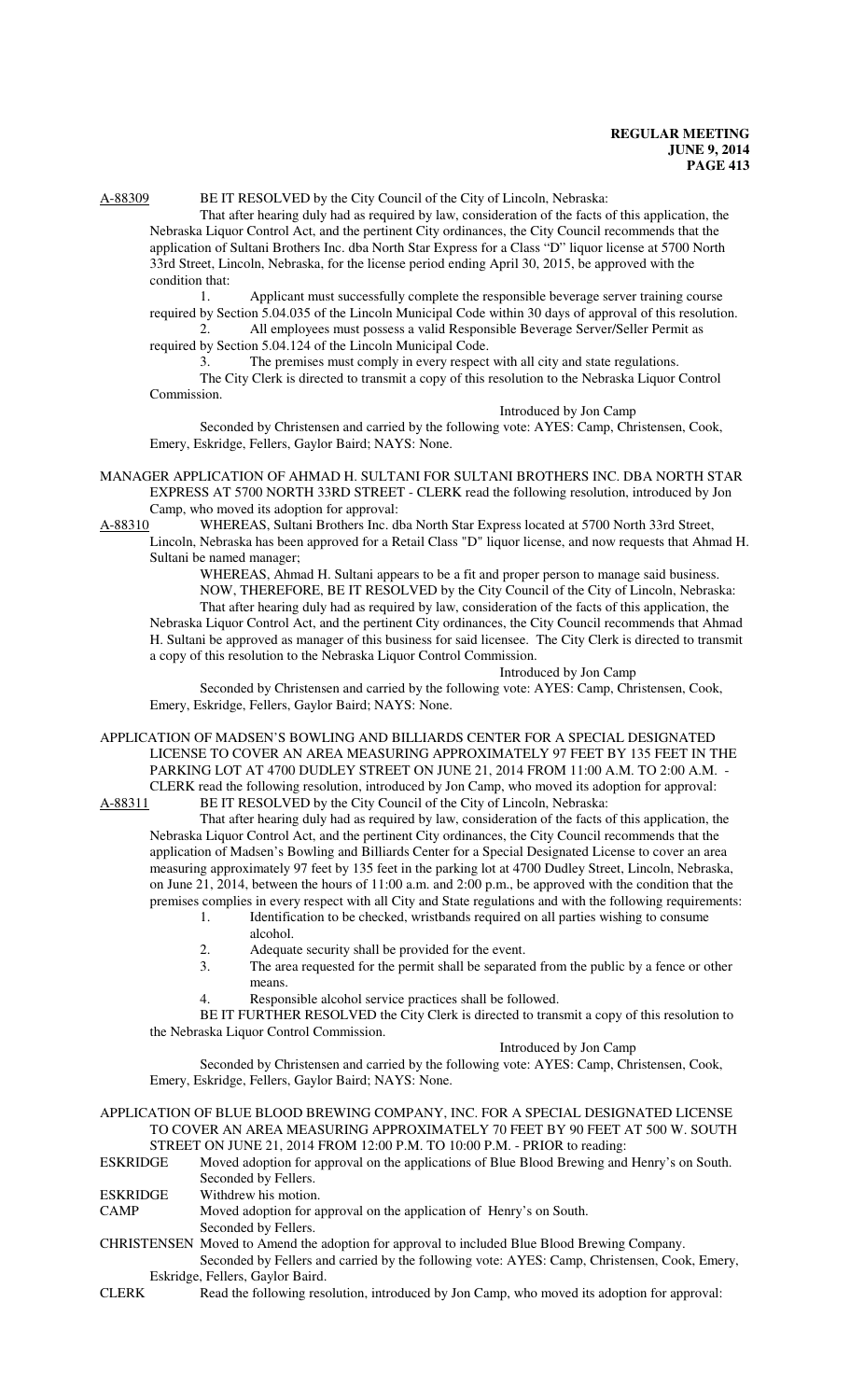A-88312 BE IT RESOLVED by the City Council of the City of Lincoln, Nebraska:

That after hearing duly had as required by law, consideration of the facts of this application, the Nebraska Liquor Control Act, and the pertinent City ordinances, the City Council recommends that the application of Blue Blood Brewing Co., Inc. for a Special Designated License to cover an area measuring approximately 70 feet by 90 feet at 500 W. South Street, Lincoln, Nebraska, on June 21, 2014, between the hours of 12:00 p.m. and 10:00 p.m., be approved with the condition that the premises complies in every respect with all City and State regulations and with the following requirements:

- 1. Identification to be checked, wristbands required on all parties wishing to consume alcohol.
	- 2. Adequate security shall be provided for the event.
- 3. The area requested for the permit shall be separated from the public by a fence or other means.
- 4. Responsible alcohol service practices shall be followed.

BE IT FURTHER RESOLVED the City Clerk is directed to transmit a copy of this resolution to the Nebraska Liquor Control Commission.

Seconded by Fellers and carried by the following vote: AYES: Camp, Christensen, Cook, Emery, Eskridge, Fellers, Gaylor Baird; NAYS: None.

APPLICATION OF HENRY MAC LLC DBA HENRY'S ON SOUTH FOR A SPECIAL DESIGNATED LICENSE TO COVER AN AREA MEASURING APPROXIMATELY 20 FEET BY 30 FEET AT 2110 WINTHROP ROAD ON JUNE 21 & 28, JULY 5, 12, 19 & 26, AND AUG. 2, 2014 FROM 12:00 P.M. TO 5:00 P.M. - - PRIOR to reading:

- ESKRIDGE Moved adoption for approval on the applications of Blue Blood Brewing and Henry's on South. Seconded by Fellers.
- ESKRIDGE Withdrew his motion.
	- Seconded by Fellers.

Melissa Fuller, co-owner of Henry's on South, came forward to give testimony. (See Public

Hearing)

CAMP Moved adoption for approval on the application of Henry's on South.

Seconded by Fellers.

CHRISTENSEN Moved to Amend the adoption for approval to included Blue Blood Brewing Company.

Seconded by Fellers and carried by the following vote: AYES: Camp, Christensen, Cook, Emery, Eskridge, Fellers, Gaylor Baird.

CLERK Read the following resolution, introduced by Jon Camp, who moved its adoption for approval: A-88313 BE IT RESOLVED by the City Council of the City of Lincoln, Nebraska:

That after hearing duly had as required by law, consideration of the facts of this application, the Nebraska Liquor Control Act, and the pertinent City ordinances, the City Council recommends that the application of Henry Mac LLC dba Henry's on South for a Special Designated License to cover an area measuring approximately 20 feet by 30 feet at 2110 Winthrop Road, Lincoln, Nebraska, on June 21, 28, July 5, 12, 19, 26, and August 2, 2014, between the hours of 12:00 p.m. and 5:00 p.m., be approved with the condition that the premises complies in every respect with all City and State regulations and with the following requirements:

- 1. Identification to be checked, wristbands required on all parties wishing to consume alcohol.
- 2. Adequate security shall be provided for the event.
- 3. The area requested for the permit shall be separated from the public by a fence or other means.
- Responsible alcohol service practices shall be followed.

BE IT FURTHER RESOLVED the City Clerk is directed to transmit a copy of this resolution to the Nebraska Liquor Control Commission.

Seconded by Fellers and carried by the following vote: AYES: Camp, Christensen, Cook, Emery, Eskridge, Fellers, Gaylor Baird; NAYS: None.

## **ORDINANCES - 2ND READING & RELATED RESOLUTIONS (as required)**

VACATION NO. 06007- VACATING PINE RIDGE LANE IN THE PINE LAKE COMMUNITY UNIT PLAN GENERALLY LOCATED ON THE WEST SIDE OF WESTSHORE DRIVE, HALFWAY BETWEEN NORTHSHORE DRIVE AND EIGER DRIVE - CLERK read an ordinance, introduced by Jonathan Cook, vacating Pine Ridge Lane in the Pine Lake Community Unit Plan, generally located on the west side of Westshore Drive, halfway between Northshore Drive and Eiger Drive and retaining title thereto in the City of Lincoln, Lancaster County, Nebraska, the second time.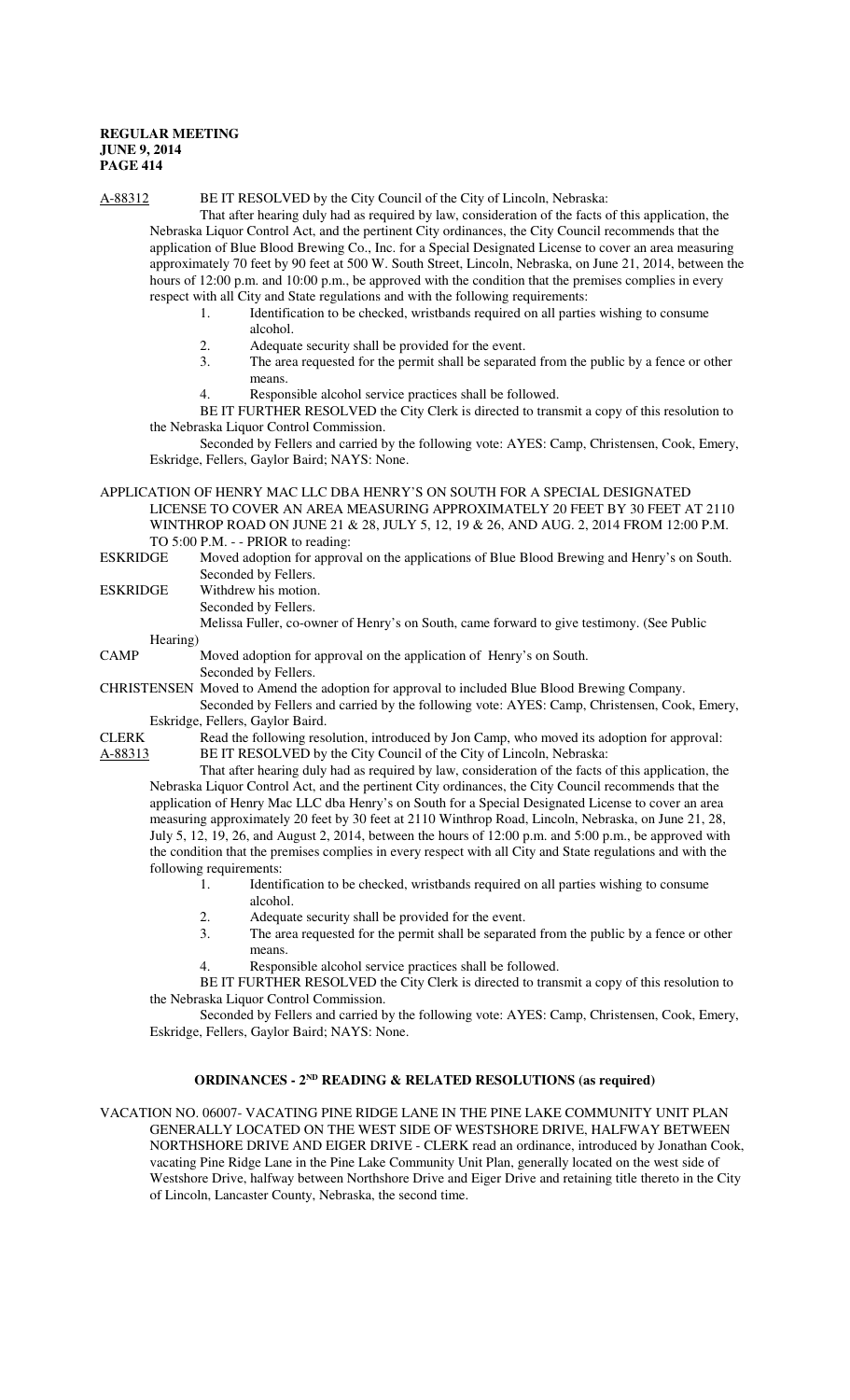- ANNEXATION NO. 14002 AMENDING THE LINCOLN CORPORATE LIMITS MAP BY ANNEXING APPROXIMATELY 10.4 ACRES GENERALLY LOCATED SOUTHEAST OF THE INTERSECTION OF SOUTH 70TH STREET AND YANKEE HILL ROAD. (RELATED ITEMS: 14-58, 14-59 & 14-60) - CLERK read an ordinance, introduced by Jonathan Cook, annexing and including the below described land as part of the City of Lincoln, Nebraska and amending the Corporate Limits Map attached to and made a part of Ordinance No. 18208, to reflect the extension of the corporate limits boundary of the City of Lincoln, Nebraska established and shown thereon, the second time.
- CHANGE OF ZONE 05068D AMENDING THE WOODLANDS AT YANKEE HILL PLANNED UNIT DEVELOPMENT FOR A CHANGE OF ZONE FROM AG AGRICULTURAL DISTRICT TO R-3 RESIDENTIAL DISTRICT PUD TO EXPAND THE AREA OF THE PUD, AND FROM R-3 RESIDENTIAL DISTRICT PUD TO R-3 RESIDENTIAL DISTRICT TO REDUCE THE AREA OF THE PUD, GENERALLY LOCATED BETWEEN SOUTH 70TH STREET AND SOUTH 84TH STREET SOUTH OF YANKEE HILL ROAD; FOR A PLANNED UNIT DEVELOPMENT DISTRICT DESIGNATION ON THE PROPERTY BEING ADDED TO THE PUD; AND FOR APPROVAL OF A DEVELOPMENT PLAN MODIFYING THE ZONING ORDINANCE AND LAND SUBDIVISION ORDINANCE TO ALLOW INCREASES IN THE NUMBER OF DWELLING UNITS FROM 613 TO 675. (RELATED ITEMS: 14-58, 14-59 & 14-60) - CLERK read an ordinance, introduced by Jonathan Cook, amending the Lincoln Zoning District Maps attached to and made a part of Title 27 of the Lincoln Municipal Code, as provided by Section 27.05.020 of the Lincoln Municipal Code, by changing the boundaries of the districts established and shown thereon, the second time.
- STREET NAME CHANGE 12002 RENAMING BUSH AVENUE GENERALLY LOCATED SOUTHEAST OF THE INTERSECTION OF SOUTH 78TH STREET AND YANKEE WOODS DRIVE TO HACIENDA DRIVE. (RELATED ITEMS: 14-58, 14-59 & 14-60) - CLERK read an ordinance, introduced by Jonathan Cook, changing the name of Bush Avenue located southeast of the intersection of South 78th Street and Yankee Woods Drive to Hacienda Drive as recommended by the Street Name Committee, the second time.
- AMENDING SECTION 9.36.025 RELATING TO FIREARMS OFFERED FOR SALE AT RETAIL; ACCESS RESTRICTED, TO PROVIDE THAT AMMUNITION FOR FIREARMS OTHER THAN HANDGUNS IS NOT REQUIRED TO BE SECURED OR INACCESSIBLE WITHOUT ASSISTANCE OF AUTHORIZED SALES PERSONNEL OF THE RETAILER; AND REPEALING SECTION 9.36.025 OF THE LINCOLN MUNICIPAL CODE AS HITHERTO EXISTING - CLERK read an ordinance, introduced by Jonathan Cook, amending Section 9.36.025 relating to Firearms Offered for Sale at Retail; Access Restricted, to provide that ammunition for firearms other than handguns is not required to be secured or inaccessible without assistance of authorized sales personnel of the retailer; and repealing Section 9.36.025 of the Lincoln Municipal Code as hitherto existing, the second time.
- AUTHORIZING THE SALE OF CITY OWNED PROPERTY LOCATED AT 422, 436 AND 444 NORTH 27TH STREET TO TJK INVESTMENTS INC. PURSUANT TO THE HARTLEY FLATS REDEVELOPMENT AGREEMENT - CLERK read the following ordinance, introduced by Jonathan Cook, authorizing the sale of City owned property located at 422, 436 and 444 North 27th Street, Lincoln, Nebraska, more particularly described on Exhibit A-1 attached hereto, to TJK Investments Inc. pursuant to the Hartley Flats Redevelopment Agreement, the second time.
- VACATION NO. 13004 VACATING PINE TREE LANE FROM NORTH 7TH STREET TO THE END OF THE PINE TREE LANE CUL-DE-SAC, GENERALLY LOCATED AT NORTH 7TH STREET AND PINE TREE LANE - CLERK read an ordinance, introduced by Jonathan Cook, vacating Pine Tree Lane from North 7th Street to the end of the Pine Tree Lane cul-de-sac, generally located at North 7th Street and Pine Tree Lane, and retaining title thereto in the City of Lincoln, Lancaster County, Nebraska, the second time.
- AUTHORIZING THE ISSUANCE OF TAX ALLOCATION BONDS WITH A TOTAL NOT TO EXCEED \$4,700,000 FOR THE CITY OF LINCOLN, SPEEDWAY SPORTING VILLAGE REDEVELOPMENT PROJECT - CLERK read the following resolution, introduced by Jonathan Cook, authorizing and providing for the issuance of city of Lincoln, Nebraska tax allocation bonds, notes or other obligations, in one or more taxable or tax-exempt series, in an aggregate principal amount not to exceed \$4,700,000 for the purpose of (1) paying the costs of acquiring, purchasing, constructing, reconstructing, improving, extending, rehabilitating, installing, equipping, furnishing and completing certain improvements within the city's sporting village redevelopment project area, including acquiring any real estate and/or interests in real estate in connection therewith, and (2) paying the costs of issuance thereof; prescribing the form and certain details of the bonds, notes or other obligations; pledging certain tax revenue and other revenue to the payment of the principal of and interest on the bonds, notes or other obligations as the same become due; limiting payment of the bonds, notes or other obligations to such tax revenues; creating and establishing funds and accounts; delegating, authorizing and directing the finance director to exercise his independent discretion and judgment in determining and finalizing certain terms and provisions of the bonds, notes or other obligations not specified herein; taking other actions and making other covenants and agreements in connection with the foregoing; and related matters, the second time.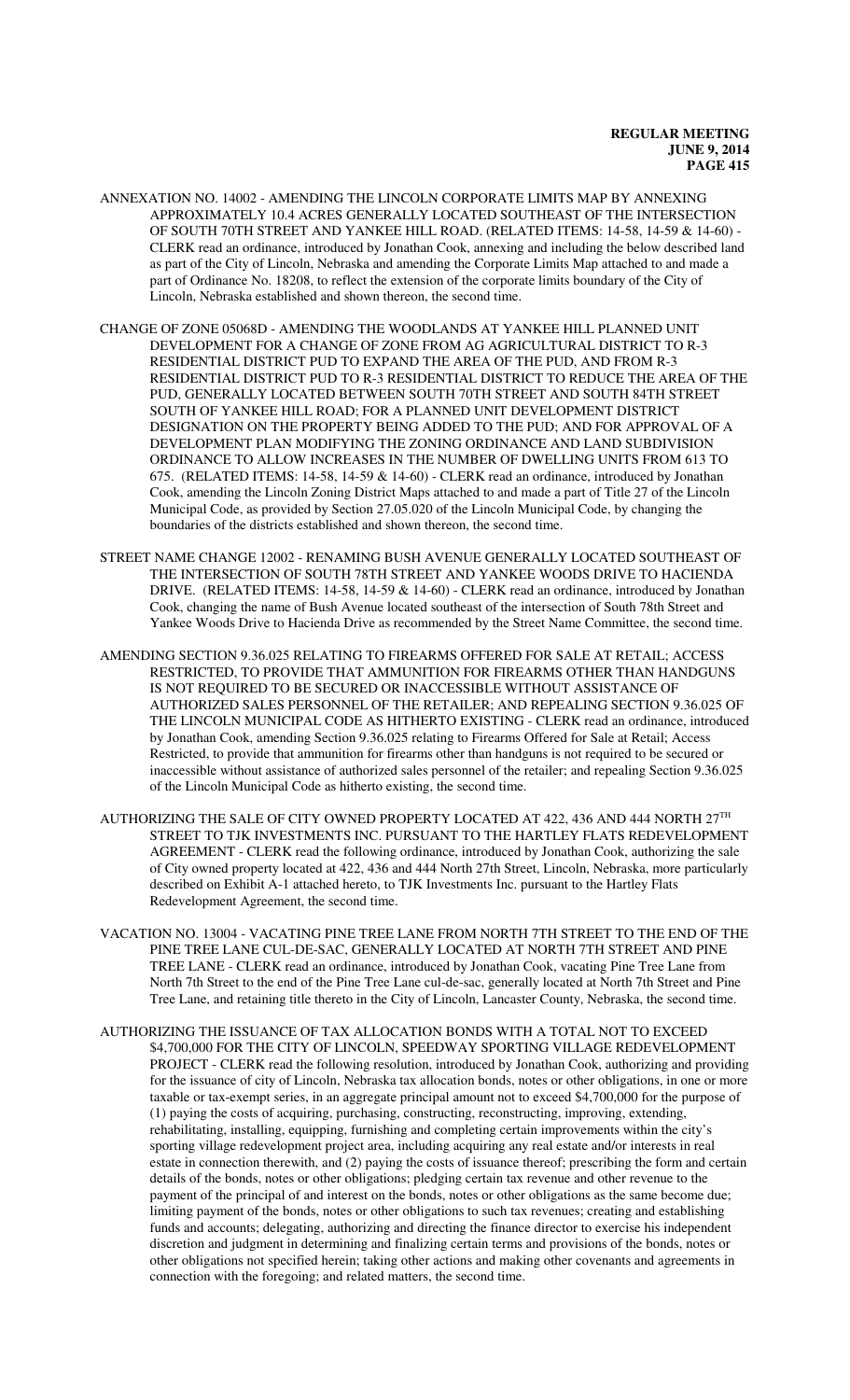## **PUBLIC HEARING - ORDINANCES- 3RD READING**

TEXT AMENDMENT 14003 – AMENDING CHAPTER 27.63 OF THE LINCOLN MUNICIPAL CODE BY AMENDING SECTION 27.63.130 TO CLARIFY THAT THE SECTION APPLIES ONLY TO OUTDOOR RECREATIONAL FACILITIES, TO PROVIDE THAT THE PLANNING COMMISSION MAY ESTABLISH PARKING REQUIREMENTS FOR SUCH OUTDOOR RECREATIONAL FACILITIES AND PROVIDING THAT, AS PART OF THE SPECIAL PERMIT FOR AN OUTDOOR RECREATIONAL FACILITY, THE PLANNING COMMISSION MAY, SUBJECT TO SECTION 27.63.680, PERMIT THE SALE OF ALCOHOLIC BEVERAGES FOR CONSUMPTION ON THE PREMISES AS AN ACCESSORY USE; AND AMENDING SECTION 27.63.680 TO ALLOW THE SALE OF ALCOHOLIC BEVERAGES FOR CONSUMPTION ON THE PREMISES AS AN ACCESSORY USE - PRIOR to reading:

CHRISTENSEN Moved to Motion to Amend #1 to amend Section 1 of Bill no. 14-50 to read as follows:

Section 1. That Section 27.63.130 of the Lincoln Municipal Code be amended to read as follows: 27.63.130 Recreational Facilities, Outdoor.

Outdoor Rrecreational facilities may be allowed by special permit in the AG, AGR, R-1, R-2, R-3, R-4, R-5, R-6, R-7, R-8, O-1, O-3, B-1, B-2, and B-3 zoning districts, in conformance with the following conditions:

- (a) The application for such special permit shall provide the following information:
	- (1) A statement describing all proposed accessory uses and accessory buildings to be included as part of the outdoor recreational facility.
	- (2) A site plan showing the location, height, and use of all structures on the parcel.

(b) Yard requirements in excess of those required in the district may be imposed. In the AG district, the City Council may decrease the yard requirements with consideration given to both the outdoor recreational facilities and the adjacent environment.

(c) Parking shall be in conformance with Chapter 27.67; additional The Planning Commission may establish the parking requirements may be imposed based on a determination of the parking needs and operation of the proposed uses; no parking shall be permitted in any required yard. The application shall include the applicant's estimate of parking needed for the proposed facility.

(d) Outdoor lighting of the outdoor recreational facility may be permitted in conformance with the Design Standards for Outdoor Lighting.

(e) All buildings, including accessory buildings, shall be located so that they will not adversely affect any existing or reasonably anticipated future uses in the surrounding area.

(f) The Planning Commission may authorize temporary structures which exceed the maximum height requirements of the district in which they are located upon a finding by the Planning Commission that there is sufficient justification for such an adjustment and that there will be no significant adverse affect on existing or reasonably anticipated future uses in the surrounding area.

(g) As part of the special permit for an outdoor recreational facility for a golf course or country club, the Planning Commission may permit approve or deny the sale of alcoholic beverages for consumption on the premises as an accessory use to the golf course or country club outdoor recreational facility, provided that approval of such accessory use shall be subject to the following conditions:

- $\frac{1}{1}$  the The applicable locational requirements of Section 27.63.680 shall have been met or waived by the City Council.
- (2) The Permittee as the holder of any liquor license issued on the premises of an outdoor recreational facility shall agree in writing to voluntarily surrender and consent to the cancelling of the liquor license in the event the sale of alcoholic beverages for consumption on the premises as an accessory use to the outdoor recreational facility or the special permit for the outdoor recreational facility is revoked by the City. If the Permittee is not the holder of the liquor license, the Permittee shall require such holder to agree in writing to voluntarily surrender and consent to the cancelling of the liquor license in the event such accessory use or special permit is revoked by the City. In addition, the City shall request that the Nebraska Liquor Control Commission issue the liquor license contingent upon the premises having the sale of alcoholic beverages for consumption on the premises as an accessory use to the outdoor recreational facility approved as part of the special permit.

The Planning Commission shall impose such other conditions as are appropriate and necessary to protect the health, safety and general welfare in the approval of the sale of alcoholic beverages for consumption on the premises as an accessory use to an outdoor recreational facility.

The City Council may consider any of the following as cause to revoke the sale of alcoholic beverages for consumption on the premises as an accessory use to the outdoor recreational facility approved under this section:

- (1) Revocation or cancellation of the liquor license for the specially permitted premises;
- (2) Repeated violations related to the operation of the permittee's business; or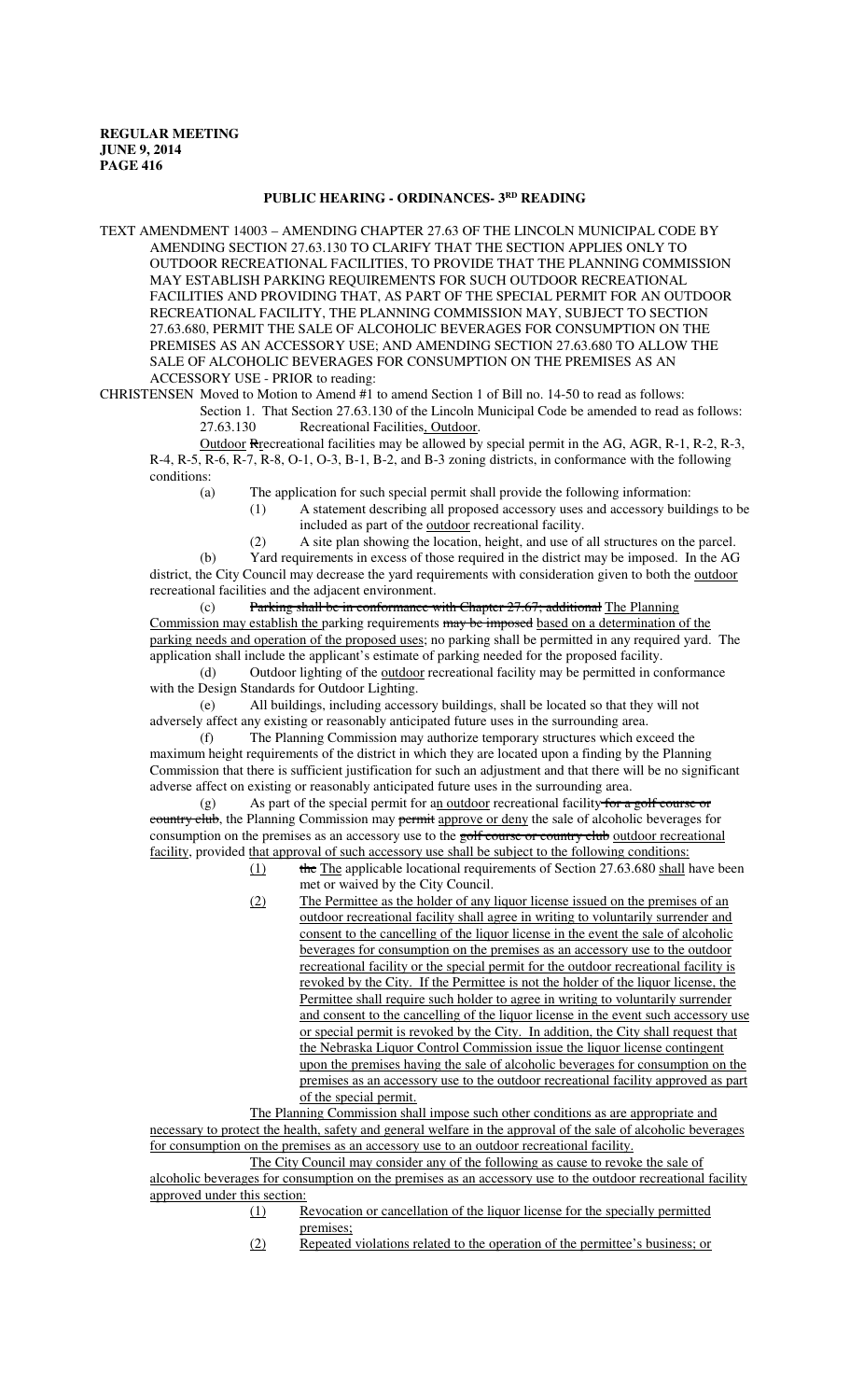(3) Repeated or continuing failure to take reasonable steps to prevent unreasonable disturbances and anti-social behavior on the premises related to the operation of the permittee's business including, but not limited to, violence on site, drunkenness, vandalism, solicitation, or litter.

Seconded by Eskridge and carried by the following vote: AYES: Camp, Christensen, Cook, Emery, Eskridge, Fellers, Gaylor Baird; NAYS: None.

CLERK Read the following ordinance, introduced by Jon A. Camp, amending Chapter 27.63 of the Lincoln Municipal Code by amending Section 27.63.130 to clarify that the section applies only to outdoor recreational facilities, to provide that the Planning Commission may establish parking requirements for such outdoor recreational facilities based on a determination of the parking needs and operation of the proposed uses, and providing that, as part of the special permit for an outdoor recreational facility, the Planning Commission may, subject to applicable locational requirements of Section 27.63.680, permit the sale of alcoholic beverages for consumption on the premises as an accessory use; amending Section 27.63.680 to allow the sale of alcoholic beverages for consumption on the premises as an accessory use to an outdoor recreational facility as part of a separate special permit for the outdoor recreational facility under Section 27.63.130; and repealing Sections 27.63.130; and repealing Sections 27.63.130 and 27.63.680 of the Lincoln Municipal Code as hitherto existing, the third time.

CAMP Moved to pass the ordinance as amended.

Seconded by Christensen and carried by the following vote: AYES: Camp, Christensen, Cook, Emery, Eskridge, Fellers, Gaylor Baird; NAYS: None.

The ordinance, being numbered **#20027,** is recorded in Ordinance Book #209, Page .

## **PUBLIC HEARING - RESOLUTIONS**

APPROVING AN INTERLOCAL MASTER FACILITY USE AGREEMENT BETWEEN LINCOLN PUBLIC SCHOOLS AND THE CITY OF LINCOLN ESTABLISHING AN EQUITABLE METHOD FOR SHARING COSTS ASSOCIATED WITH SHARED USE OF FACILITIES MANAGED BY EACH OF THE PARTIES - PRIOR to reading:

FELLERS Moved to Continue Public Hearing with Action for two weeks to June 23, 2014. Seconded by Gaylor Baird and carried by the following vote: AYES: Camp, Christensen, Cook, Emery, Eskridge, Fellers, Gaylor Baird; NAYS: None.

AUTHORIZING B&J PARTNERSHIP LTD. TO OCCUPY A PORTION OF THE PUBLIC RIGHT-OF-WAY AT MCKINNEY'S IRISH PUB AT 151 NORTH 8TH STREET FOR USE AS A SIDEWALK CAFÉ - CLERK read the following resolution, introduced by Jonathan Cook, who moved its adoption:

A-88314 WHEREAS, B & J Partnership, Ltd. ("Owner") has submitted an application for a permit to use a portion of the public right-of-way in front of McKinney's Irish Pub at 151 North 8th Street as a sidewalk cafe; and

WHEREAS, the applicant has submitted a letter of application and a site plan which are attached hereto, marked as Exhibit "A" and Exhibit "B" respectively, and made a part of this resolution by reference, to use the public right-of-way as above described; and

WHEREAS, said applicant has complied with all of the provisions of Chapter 14.54 of the Lincoln Municipal Code pertaining to such use.

NOW, THEREFORE, BE IT RESOLVED by the City Council of the City of Lincoln, Nebraska:

That the application aforesaid of B & J Partnership, Ltd. to use the public right-of-way in front of McKinney's Irish Pub at 151 North 8th Street for outdoor seating/ sidewalk café be granted as a privilege only by virtue of and subject to strict compliance with the site plan, the letter of application, and the following terms and conditions:

1. That the permission herein granted is granted as a privilege only, and is subject to all the terms and conditions of Chapter 14.54 of the Lincoln Municipal Code including those provisions relating to the posting of a continuing bond in the amount of \$5,000, the filing of a certificate of insurance with a minimum combined single limit of \$500,000.00 aggregate for any one occurrence, and the payment for rent as set forth in Section 14.54.090 as it may be amended from time to time for use of the surface of the public right-of-way.

2. That said use shall be in full accordance with the aforesaid application, the site plan filed therewith, and with all applicable City ordinances and regulations.

3. The Owner, its heirs, successors or assigns shall save and keep the City free and harmless from any and all loss or damages or claims for damages arising from or out of the use of the public way requested herein.

4. All work done under the authority of this resolution shall be subject to the inspection and approval of the Director of Public Works of the City of Lincoln. Prior to the start of any construction activities, the applicant shall or shall cause its contractor to contact Diggers Hotline of Nebraska for all utilities locations. In addition, prior to the start of any construction activities, the applicant shall or shall cause its contractor to request and receive all required permits for construction of the sidewalk café.

The use of the public way herein granted and the terms and conditions of this resolution shall be binding and obligatory upon the above-named applicant, its successors and assigns.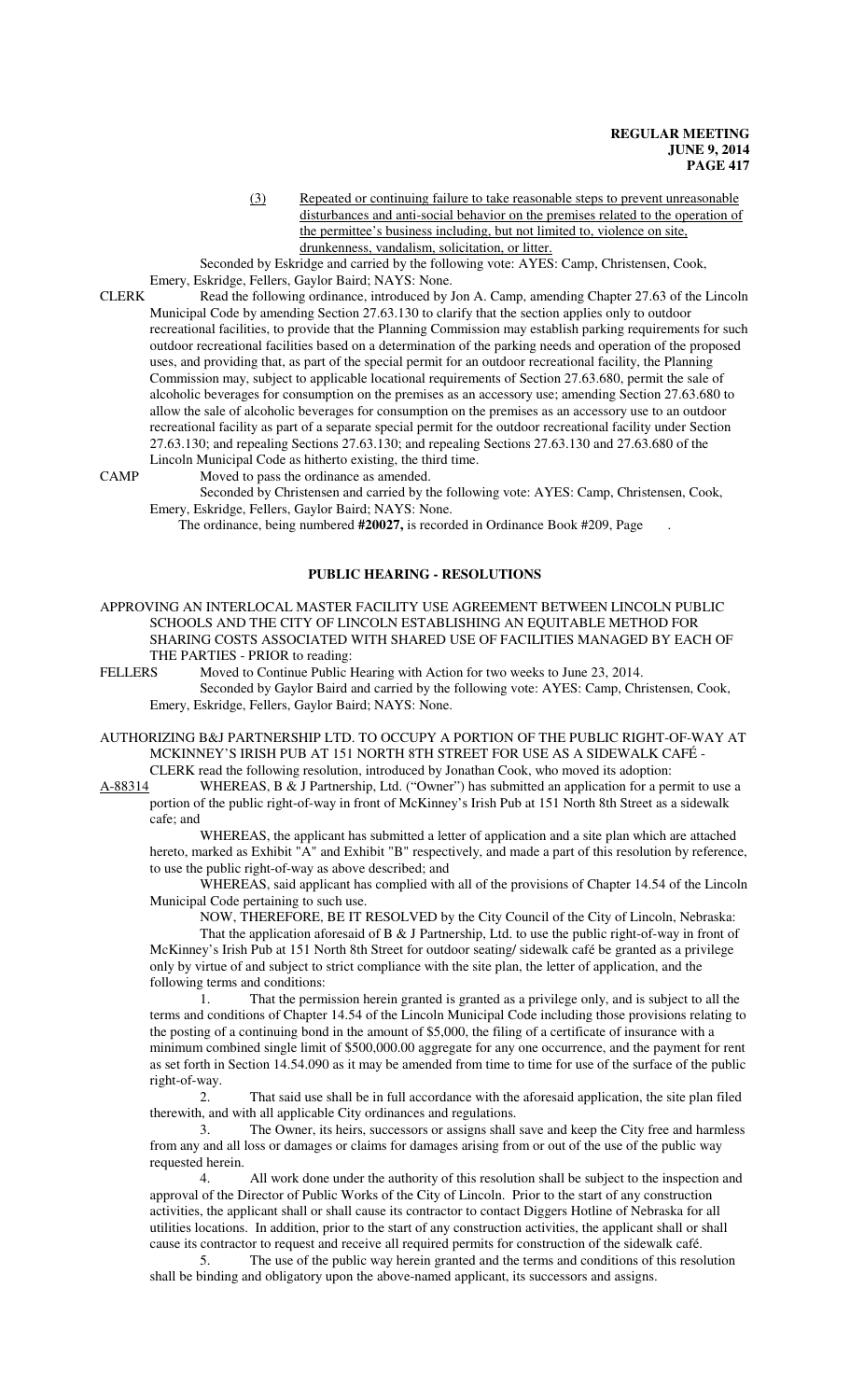6. Within thirty (30) days from the adoption of this resolution, and before commencing any construction under the provisions hereof, the above-named applicant shall file an unqualified written acceptance of all the terms and conditions of this resolution with the City Clerk. Failure to do so will be considered a rejection hereof and all privileges and authorities hereunder granted shall thereupon automatically terminate.

Introduced by Jonathan Cook

Seconded by Christensen and carried by the following vote: AYES: Camp, Christensen, Cook, Emery, Eskridge, Fellers, Gaylor Baird; NAYS: None.

APPROVING SUPPLEMENTAL AGREEMENT #1 TO THE PRELIMINARY ENGINEERING AND NATIONAL ENVIRONMENTAL POLICY ACT SERVICES AGREEMENT BETWEEN THE CITY OF LINCOLN AND ALFRED BENESCH & COMPANY TO ESTABLISH VARIOUS DUTIES AND FUNDING RESPONSIBILITIES FOR A FEDERAL AID PROJECT FOR PROJECT NO. HSIP-5253(1), CN 13227, A SAFETY PROJECT AT NORTH 66TH STREET AND FREMONT STREET - CLERK read the following resolution, introduced by Jonathan Cook, who moved its adoption:<br>A-88315 BE IT RESOLVED by the City Council of the City of Lincoln, Nebrask

BE IT RESOLVED by the City Council of the City of Lincoln, Nebraska:

That the attached Supplemental Agreement #1 to the Preliminary Engineering and National Environmental Policy Act Services Agreement between the City of Lincoln and Alfred Benesch & Company to establish various duties and funding responsibilities for a Federal Aid Project for Project No. HSIP-5253(1), CN 13227, a Safety Project at North 66th Street and Fremont Street, in accordance with the terms and conditions contained in said Agreement, is hereby approved and the Mayor is authorized to execute the same on behalf of the City of Lincoln.

The City Clerk is directed to return the executed copies of the Agreement to Craig Aldridge, Engineering Services Division of the Department of Public Works & Utilities, for transmittal and execution by the State Department of Roads.

Introduced by Jonathan Cook

Seconded by Fellers and carried by the following vote: AYES: Camp, Christensen, Cook, Emery, Eskridge, Fellers, Gaylor Baird; NAYS: None.

COMP. PLAN CONFORMANCE 14009 - APPROVING AN AMENDMENT TO THE LINCOLN CENTER REDEVELOPMENT PLAN TO ADD THE "KIECHEL FINE ART GALLERY REDEVELOPMENT PROJECT" FOR RENOVATION OF THE EXISTING BUILDING FOR ADDITIONAL ART GALLERY SPACE INCLUDING AN ART GARDEN ON THE ROOFTOP DECK, ENERGY EFFICIENT WINDOWS AND ENHANCED FACADE LIGHTING IMPROVEMENT ON PROPERTY GENERALLY LOCATED AT 1208 O STREET - CLERK read the following resolution, introduced by Jonathan Cook, who moved its adoption:

A-88316 WHEREAS, the City Council on October 22, 1984, adopted Resolution No. A-69713 finding an area generally bounded by "R" Street, 17th Street, "S" Street, and 7th Street to be blighted, and on October 19, 1987, adopted Resolution No. A-71701 finding said area to be blighted and substandard as defined in the Nebraska Community Development Law (Neb.Rev. Stat. § 18-2101, et seq. as amended) and in need of redevelopment; and

WHEREAS, The City Council has previously adopted the Lincoln Center Redevelopment Plan (hereinafter the "Plan") including plans for various redevelopment projects within said area in accordance with the requirements and procedures of the Nebraska Community Development Law; and now desires to modify said plan by establishing the "Kiechel Fine Art Gallery Redevelopment Project" for renovation of the existing building for additional art gallery space including an art garden on the rooftop deck, energy efficient windows, and enhanced facade lighting improvements on property generally located at 1208 O Street; and

WHEREAS, the Director of the Urban Development Department has filed with the City Cler modifications to the Redevelopment Plan contained in the document entitled the "Kiechel Fine Art Gallery Redevelopment Project" which is attached hereto, marked as Attachment "A", and made a part hereof by reference, and has reviewed said plan and has found that it meets the conditions set forth in Neb. Rev. Stat. § 18-2113 (Reissue 2007); and

WHEREAS, on May 2, 2014, a notice of public hearing was mailed postage prepaid to all registered neighborhood associations located in whole or in part within one mile radius of the area to be redeveloped setting forth the time, date, place and purpose of the public hearing to be held on May 14, 2014 before the Lincoln City - Lancaster County Planning Commission regarding the proposed amendments to the Redevelopment Plan to add the Kiechel Fine Art Gallery Redevelopment Project, a copy of said notice and list of said registered neighborhood associations having been attached hereto as Attachment "B" and "C" respectively; and

WHEREAS, the proposed Amendments to the Lincoln Center Redevelopment Plan to add the Kiechel Fine Art Gallery Redevelopment Project were submitted to the Lincoln-Lancaster County Planning Commission for review and recommendations, and on May 14, 2014 the Lincoln-Lancaster County Planning Commission held a public hearing relating to the Plan Amendments and found the Plan Amendments to be in conformance with the Comprehensive Plan and recommended approval thereof; and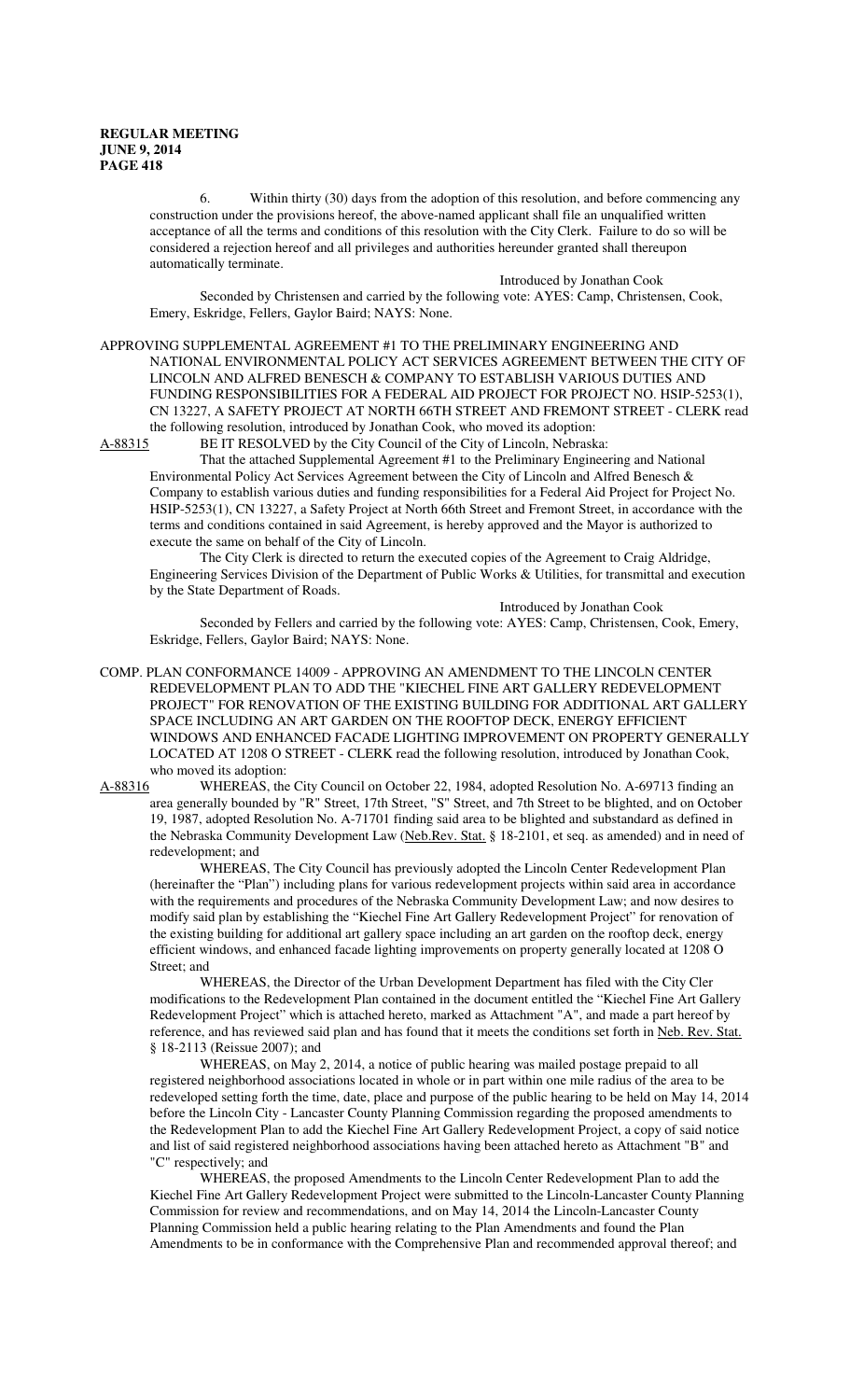WHEREAS, on May 23, 2014 a notice of public hearing was mailed postage prepaid to the foregoing registered neighborhood associations setting forth the time, date, place, and purpose of the public hearing before the City Council to be held on June 9, 2014, regarding the proposed amendments to the Redevelopment Plan to add the Kiechel Fine Art Gallery Redevelopment Project, a copy of said notice having been attached hereto as Attachment "D"; and

WHEREAS, on May 23, 2014 and May 30, 2014 a Notice of Public Hearing was published in the Lincoln Journal Star newspaper, setting the time, date, place and purpose of the public hearing to be held on June 9, 2014 regarding the proposed amendments to the Redevelopment Plan and to add the Kiechel Fine Art Gallery Redevelopment Project for said blighted and substandard area, a copy of such notice having been attached hereto and marked as Attachment "E"; and

WHEREAS, on June 9, 2014 in the City Council chambers of the County-City Building, 555 South 10th Street, Lincoln, Nebraska, the City Council held a public hearing relating to the proposed modifications to the Redevelopment Plan and all interested parties were afforded at such public hearing a reasonable opportunity to express their views respecting said proposed modifications to the redevelopment plan; and

WHEREAS, the City Council has duly considered all statements made and materials submitted relating to said proposed modifications to the redevelopment plan.

NOW, THEREFORE, IT IS FOUND AND DETERMINED by the City Council of the City of Lincoln, Nebraska as follows:

1. That the Kiechel Fine Art Gallery Redevelopment Project is described in sufficient detai and is designed with the general purpose of accomplishing a coordinated, adjusted and harmonious development of the City and its environs which will promote the general health, safety and welfare, sound design and arrangement, the wise and efficient expenditure of public funds, and the prevention of the recurrence of unsanitary or unsafe dwelling accommodations or conditions of blight.

2. That incorporating the Kiechel Fine Art Gallery Redevelopment Project into the Redevelopment Plan is feasible and in conformity with the general plan for the development of the City of Lincoln as a whole and said Plan is in conformity with the legislative declarations and determinations set forth in the Community Development Law.

3. That the substandard and blighted conditions in the Kiechel Fine Art Gallery Redevelopment Project Area are beyond remedy and control solely by regulatory process and the exercise of police power and cannot be dealt with effectively by the ordinary operations or private enterprise without the aids provided by the Community Development law, specifically including Tax Increment Financing.

4. That elimination of said substandard and blighted conditions under the authority of the Community Development Law is found to be a public purpose and in the public interest.

5. That the Kiechel Fine Art Gallery Redevelopment Project would not be economically feasible without the use of tax-increment financing.

6. That the costs and benefits of the redevelopment activities, including costs and benefits to other affected political subdivisions, the economy of the community, and the demand for public and private services have been analyzed by the City Council as the governing body for the City of Lincoln and have been found to be in the long-term best interest of the City of Lincoln.

NOW, THEREFORE, BE IT RESOLVED by the City Council of the City of Lincoln, Nebraska: 1. That the document attached hereto as Attachment "A" adding the Kiechel Fine

Art Gallery Redevelopment Project to the Lincoln Center Redevelopment Plan, is hereby accepted and approved by the City Council as the governing body for the City of Lincoln. 2. That the Urban Development Director, or his authorized representative, is hereby

authorized and directed to take all steps necessary to implement the provisions of said Redevelopment Plan as they relate to the above-described modifications.

3. That the Kiechel Fine Art Gallery Redevelopment Project Area as described and depicted in the Plan Amendment is the Redevelopment Project Area comprising the property to be included in the area subject to the tax increment provision authorized in the Nebraska Community Development Law.

4. That the Finance Director is hereby authorized and directed to cause to be drafted and submitted to the City Council any appropriate ordinances and documents needed for the authorization to provide necessary funds including Community Improvement Financing in accordance with the Community Development Law to finance related necessary and appropriate public acquisitions, improvements and other activities set forth in said Plan Amendment to the Lincoln Center Redevelopment Plan.

Introduced by Jonathan Cook

Seconded by Eskridge and carried by the following vote: AYES: Camp, Christensen, Cook, Emery, Eskridge, Fellers, Gaylor Baird; NAYS: None.

## APPROVING THE ADDENDUM TO THE SERVICE AGREEMENT BETWEEN THE CITY OF LINCOLN AND DENIS VONTZ FOR PROFESSIONAL GOLF SERVICES AND MANAGEMENT OF THE GOLF CLUBHOUSES AT THE HIGHLANDS GOLF CLUBHOUSE AND THE MAHONEY GOLF CLUBHOUSE TO ADJUST THE TERM OF THE LICENSE, EXPAND THE SERVICES PROVIDED BY THE GOLF PROFESSIONAL, AND TO AMEND THE COMPENSATION - CLERK read the following resolution, introduced by Jonathan Cook, who moved its adoption: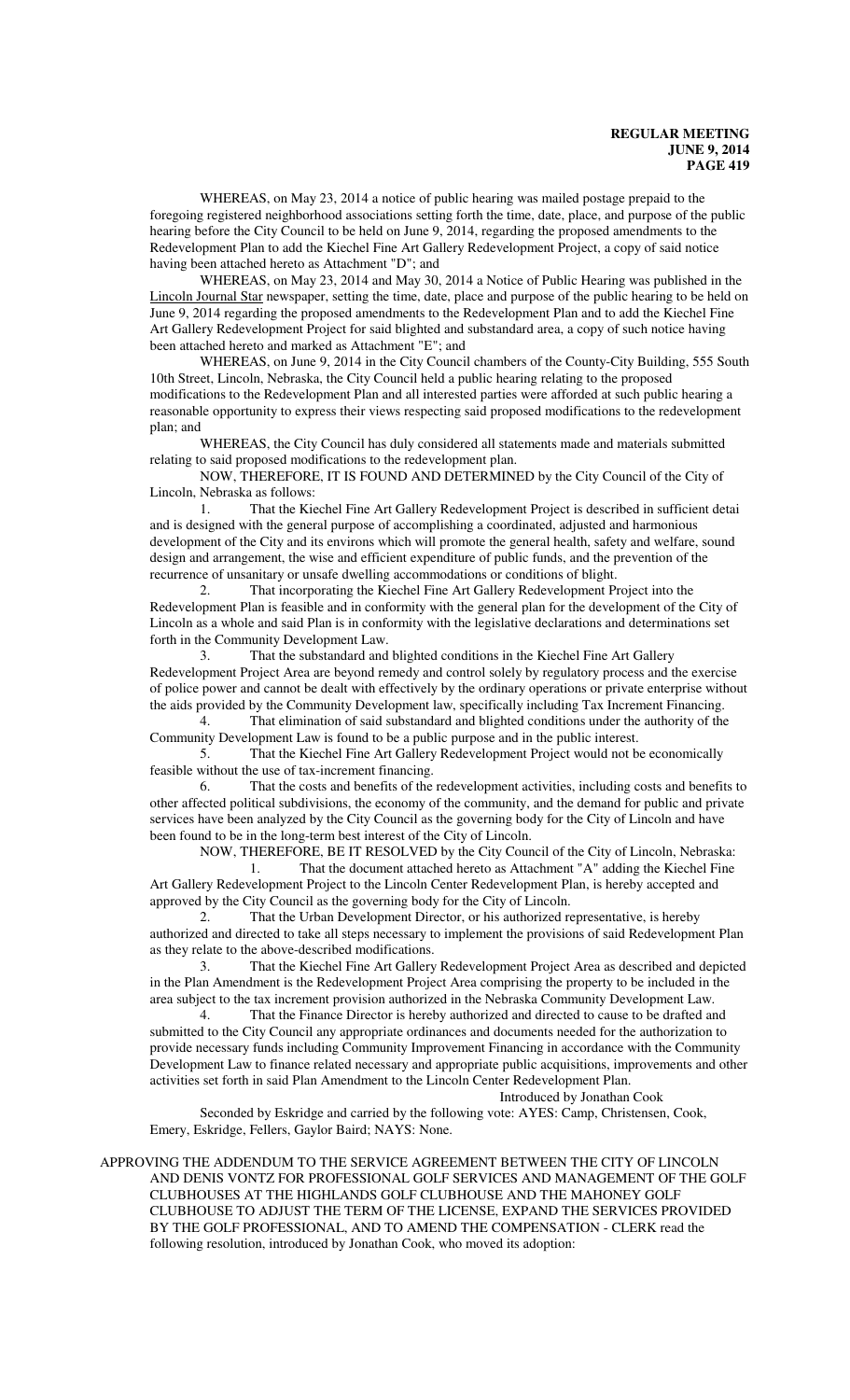A-88317 BE IT RESOLVED by the City Council of the City of Lincoln, Nebraska:

That the "Addendum to Service Agreement between the City of Lincoln and Timothy Rowland for Rendering Professional Golf Service and Managing the Golf Clubhouse at Pioneers Golf Course" which adjusts the term of the license, expands the services provided by the Golf Professional, and amends the compensation as set forth in said Addendum (attached hereto as Attachment "A") is hereby approved and the Mayor is hereby authorized to execute said Addendum on behalf of the City.

The City Clerk is directed to return an executed copy of the Addendum to Lynn Johnson, Director of the Parks and Recreation Department.

Introduced by Jonathan Cook

Seconded by Eskridge and carried by the following vote: AYES: Camp, Christensen, Cook, Emery, Eskridge, Fellers, Gaylor Baird; NAYS: None.

APPROVING THE ADDENDUM TO THE SERVICE AGREEMENT BETWEEN THE CITY OF LINCOLN AND TIMOTHY ROWLAND FOR PROFESSIONAL GOLF SERVICES AND MANAGEMENT OF THE GOLF CLUBHOUSE AT PIONEERS GOLF CLUBHOUSE TO ADJUST THE TERM OF THE LICENSE, EXPAND THE SERVICES PROVIDED BY THE GOLF PROFESSIONAL, AND TO AMEND THE COMPENSATION - CLERK read the following resolution, introduced by Jonathan Cook, who moved its adoption:<br>A-88318 BE IT RESOLV

BE IT RESOLVED by the City Council of the City of Lincoln, Nebraska:

That the "Addendum to Service Agreement between the City of Lincoln and Denis Vontz for Rendering Professional Golf Service and Managing the Golf Clubhouses at Highlands Golf Course and Mahoney Golf Course" which adjusts the term of the license, expands the services provided by the Golf Professional, and amends the compensation as set forth in said Addendum (attached hereto as Attachment "A") is hereby approved and the Mayor is hereby authorized to execute said Addendum on behalf of the City.

The City Clerk is directed to return an executed copy of the Addendum to Lynn Johnson, Director of the Parks and Recreation Department.

Introduced by Jonathan Cook

Seconded by Fellers and carried by the following vote: AYES: Camp, Christensen, Cook, Emery, Eskridge, Fellers, Gaylor Baird; NAYS: None.

# **ORDINANCES - 3RD READING & RELATED RESOLUTIONS (as required)**

COMP. PLAN AMENDMENT 14002 – AMENDING THE 2040 LINCOLN-LANCASTER COUNTY COMPREHENSIVE PLAN TO CHANGE APPROXIMATELY 61 ACRES OF LAND FROM URBAN RESIDENTIAL TO COMMERCIAL, GREEN SPACE AND ENVIRONMENTAL RESOURCES, ON PROPERTY GENERALLY LOCATED SOUTHWEST OF THE INTERSECTION OF WEST CHARLESTON STREET AND SUN VALLEY BOULEVARD. (RELATED ITEMS: 14R-131, 14-52, 14R-132) - CLERK read the following resolution, introduced by Jon Camp, who moved its adoption:<br>A-88319 WHEREAS, the Planning Director, on behalf of Oak Lake Development, LLC, has made

WHEREAS, the Planning Director, on behalf of Oak Lake Development, LLC, has made application to amend the 2040 Lincoln-Lancaster County Comprehensive Plan to change the land designation in the Lancaster County and Lincoln Area Future Land Use Plans from Urban Residential to Commercial, Green Space and Environmental Resources for approximately 60.57 acres of land generally located southwest of the intersection of West Charleston Street and Sun Valley Boulevard and to make associated amendments to the Comprehensive Plan; and

WHEREAS, the Lincoln City - Lancaster County Planning Commission has recommended approval of the requested changes.

NOW, THEREFORE, BE IT RESOLVED by the City Council of the City of Lincoln, Nebraska that the 2040 Lincoln-Lancaster County Comprehensive Plan be and the same is hereby amended in the following manner:

1. Amend the Lancaster County Future Land Use Plan on pages 1.8 and 12.2, and the Lincoln Area Future Land Use Plan on pages 1.9 and 12.3 to reflect Commercial, Green Space and Environmental Resources land use on approximately 60.57 acres of land generally located southwest of the intersection of West Charleston Street and Sun Valley Boulevard as shown on Attachment "A".

BE IT FURTHER RESOLVED that all other maps, figures, and plans where the land use map is displayed and other references in said plan which may be affected by the above-specified amendment be, and they hereby are amended to conform with such specific amendments.

Introduced by Jon Camp

Seconded by Christensen and carried by the following vote: AYES: Camp, Christensen, Cook, Emery, Eskridge, Fellers, Gaylor Baird; NAYS: None.

## CHANGE OF ZONE 14009 – APPLICATION OF OAK LAKE DEVELOPMENT, LLC FOR A CHANGE OF ZONE FROM R-3 RESIDENTIAL DISTRICT AND I-1 INDUSTRIAL DISTRICT TO B-2 PLANNED NEIGHBORHOOD BUSINESS DISTRICT ON PROPERTY GENERALLY LOCATED SOUTHWEST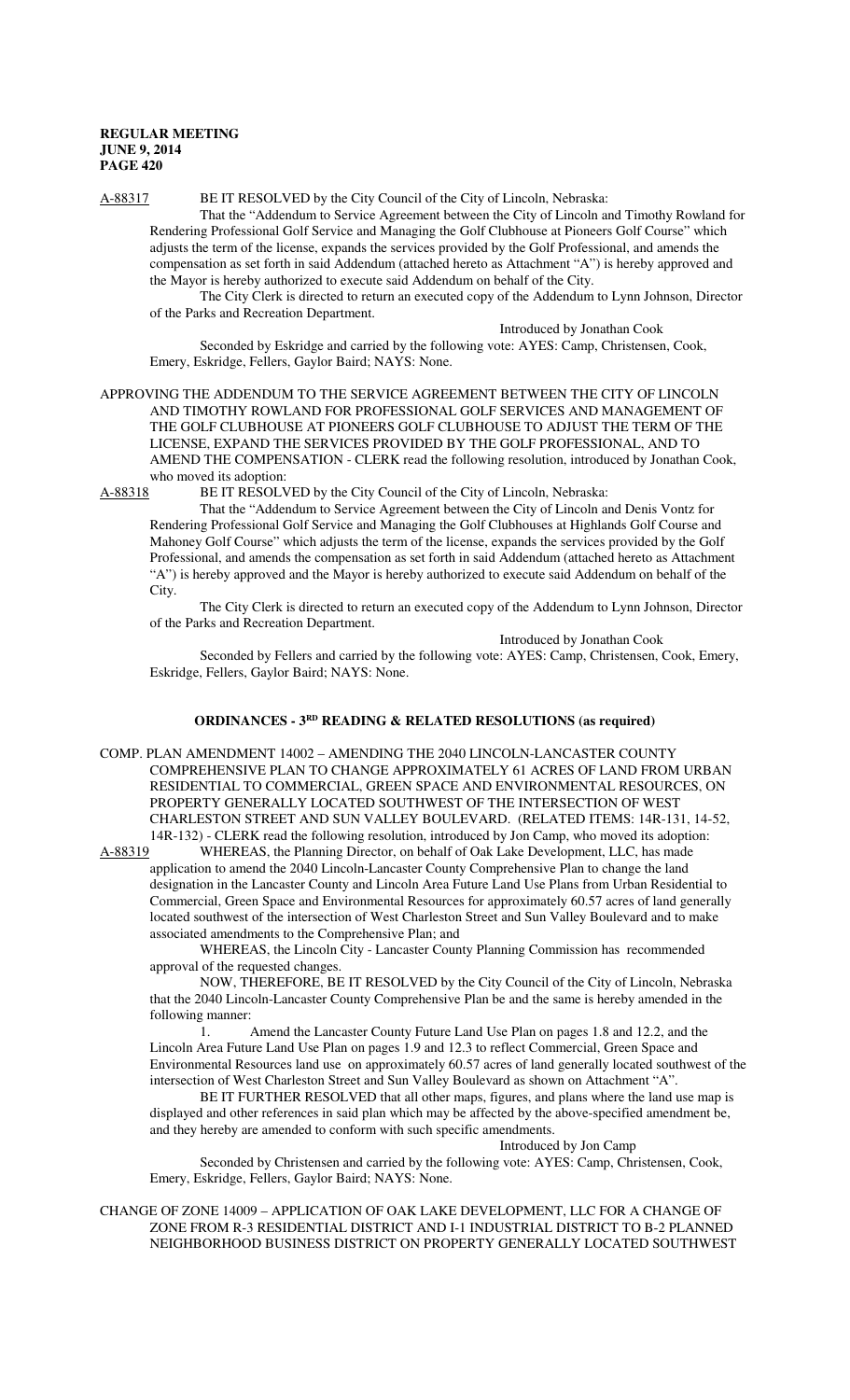(RELATED ITEMS: 14R-131, 14-52, 14R-132) - Read an ordinance, introduced by Jon A. Camp, amending the Lincoln Zoning District Maps adopted by reference and made a part of Title 27 of the Lincoln Municipal Code, pursuant to Section 27.05.020 of the Lincoln Municipal Code, by changing the boundaries of the districts established and shown thereon, the third time. CAMP Moved to pass the ordinance as read. Seconded by Christensen and carried by the following vote: AYES: Camp, Christensen, Cook, Emery, Eskridge, Fellers, Gaylor Baird; NAYS: None. The ordinance, being numbered **#20028**, is recorded in Ordinance Book #209, Page . USE PERMIT 14004 – APPLICATION OF OAK LAKE DEVELOPMENT, LLC TO PERMIT OUTDOOR RECREATIONAL FACILITIES AS A SPECIAL PERMITTED USE, TO DEVELOP 75,000 SQ. FT. OF COMMERCIAL USE, 175,000 SQ. FT. OF INDOOR RECREATIONAL FACILITIES AND 275 HOTEL ROOMS, INCLUDING REQUESTED WAIVERS TO MODIFY THE PARKING, SIGNAGE, MAXIMUM HEIGHT, PARKING LOT SCREENING, STREET TREES AND SIDEWALK REQUIREMENTS, ON PROPERTY GENERALLY LOCATED SOUTHWEST OF THE INTERSECTION OF WEST CHARLESTON STREET AND SUN VALLEY BOULEVARD. (RELATED ITEMS: 14R-131, 14-52, 14R-132) - PRIOR to reading: COOK Moved to Motion to Amend #1 to amend Bill No. 14R-132 in the following manner: 1. On page 2, line 12, after "27.31.030" insert Section 27.63.130. 2. On page 4, after line 8, insert a new paragraph 6 as follows: 6. The sale of alcoholic beverages for consumption on the premises as an accessory use to the outdoor recreational facility is permitted pursuant to and in accordance with the requirements of Section 27.63.130(g) of the Lincoln Municipal Code and the following conditions: a. The sale of alcoholic beverages for consumption shall only be permitted within the areas between or abutting the sports fields' sidelines fence (collectively "Permitted Areas") as generally illustrated by the shaded area shown on the attachment. b. Whenever a Youth Sporting Event is being held on any portion of the outdoor recreation facility, then the sale of alcoholic beverages for consumption on the premises shall not be permitted within the Permitted Areas. A "Youth Sporting Event" is defined as a sporting event, sponsored by an organization at the outdoor recreation facility, which limits the age of the sports participants to

> c. An applicant may apply for a Special Designated Licenses ("SDL") on any non-Permitted Areas of the outdoor recreation facility as provided by Lincoln Municipal Code Sections 5.04.060, 5.04.062, 5.04.064, 5.04.066, and 5.04.068.

3. Renumber the subsequent paragraphs accordingly. Seconded by Christensen and carried by the following vote: AYES: Camp, Christensen, Cook, Emery, Eskridge, Fellers, Gaylor Baird; NAYS: None.

CLERK Read the following resolution, introduced by Jon Camp, who moved its adoption as amended: A-88320 WHEREAS, Oak Lake Development, LLC has submitted an application designated as Use Permit No. 14004 to develop an outdoor recreational facility as a special permitted use with the sale of alcoholic beverages for consumption on the premises as an accessory use to the outdoor recreational facility together with approximately 75,000 sq. ft. of commercial space, 175,000 sq. ft. of indoor recreational facilities and 275 hotel rooms, with a request to modify the parking, signage, maximum height, parking lot screening, street trees and sidewalk requirements, on property generally located southwest of the intersection of West Charleston Street and Sun Valley Boulevard, and legally described as:

Lot 81 I.T. and Lot 90 I.T. in the Southeast Quarter of Section 15; Lot 303 I.T.,

Lot 304 I.T. and Lot 305 I.T. in the Northeast Quarter of Section 22; and Lot 71

I.T. in the Northwest Quarter of Section 23, all in Township 10 North, Range 6

East of the 6th P.M., Lincoln, Lancaster County, Nebraska; and more particularly described in Attachment "A" hereto;

eighteen years or younger.

WHEREAS, the real property adjacent to the area included within the site plan for this commercial development will not be adversely affected; and

WHEREAS, said site plan together with the terms and conditions hereinafter set forth are consistent with the intent and purpose of Title 27 of the Lincoln Municipal Code to promote the public health, safety, and general welfare.

NOW, THEREFORE, BE IT RESOLVED by the City Council of the City of Lincoln, Nebraska:

That the application of Oak Lake Development, LLC, hereinafter referred to as "Permittee", to develop an outdoor recreational facility as a special permitted use with the sale of alcoholic beverages for consumption on the premises as an accessory use to the outdoor recreational facility together with approximately 75,000 sq. ft. of commercial space, 175,000 sq. ft. of indoor recreational facilities and 275 hotel rooms, on the property legally described above be and the same is hereby granted under the provisions of Section 27.31.030, Section 27.63.130 and Section 27.64.010 of the Lincoln Municipal Code upon

OF THE INTERSECTION OF WEST CHARLESTON STREET AND SUN VALLEY BOULEVARD.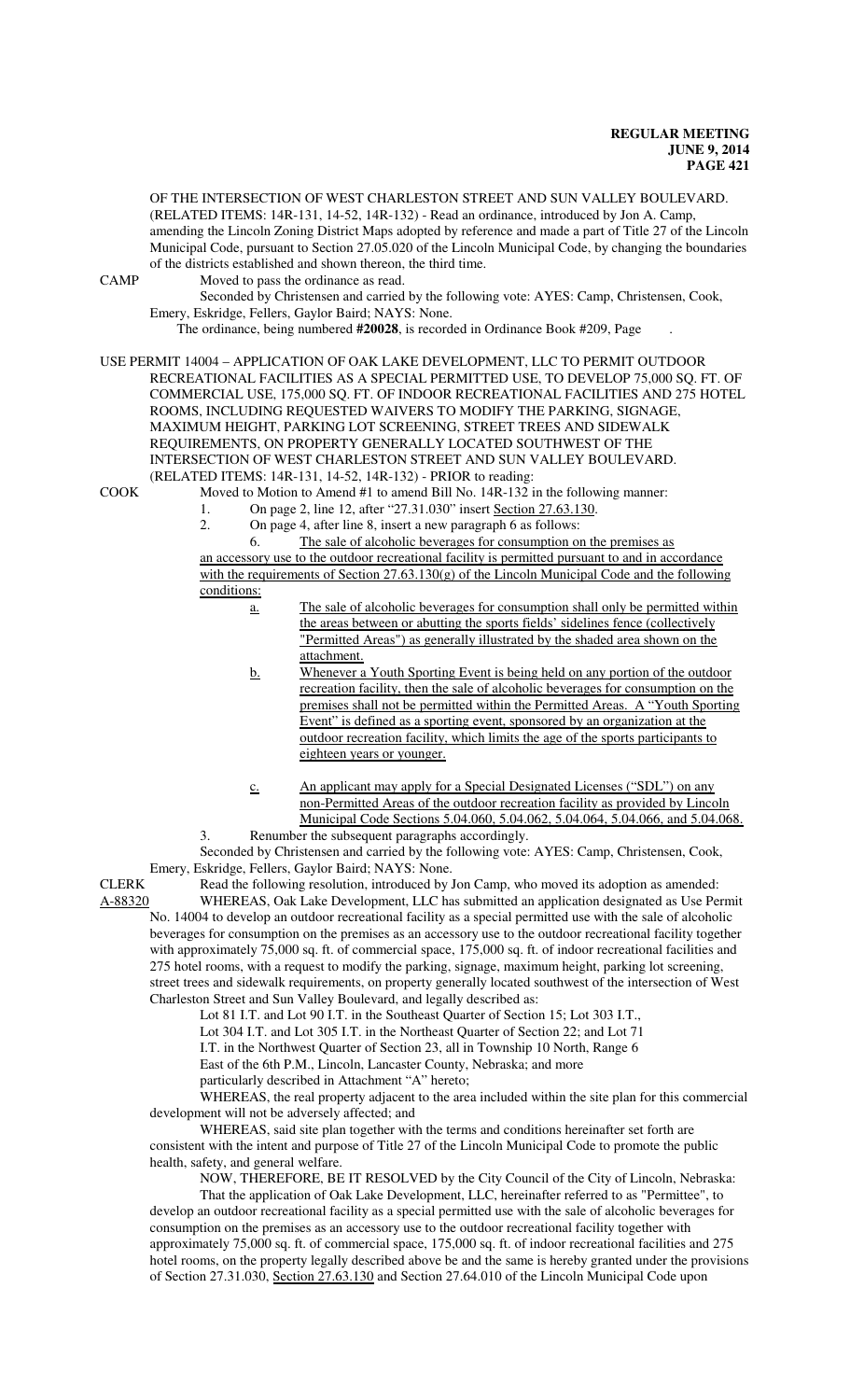condition that construction and operation of said commercial development be in substantial compliance with said application, the site plan, and the following additional express terms, conditions, and requirements:

1. This approval permits an outdoor recreational facility as a special permitted use with the sale of alcoholic beverages for consumption on the premises as an accessory use to the recreational facility, 75,000 sq. ft. of commercial use, 175,000 sq. ft. of indoor recreational facility and 275 hotel rooms and the following waivers:

- a. Allow parking stalls in excess of required stalls for the sports facilities to be gravel
- b. Increase the area of the center identification sign located outside the front yard setback from 150 sq. ft. to 250 sq. ft. subject to approval of the Planning Director after review by the Urban Design Committee.
- c. Allow one additional center identification sign.
- d. Increase maximum building height from 40' to 75' for hotels and indoor recreational facilities and increase the height from 40' to 50' for all other buildings.
- e. To parking lot screening and street trees within the area of the former landfill if NDEQ determines landscaping will have an adverse impact on the former landfill.

2. The City Council must approve the associated requests: Change of Zone No. 14009 and Comp. Plan Amendment No. 14002.

3. Before a final plat is approved the Permittee shall cause to be prepared and submitted to the Planning Department a revised and reproducible final plot plan including five copies with all required revisions as listed below:

- a. Delete Notes 7,13,16,17 and 29. These notes are not needed.
- b. In Note 6 add that the gravel surfacing is only for parking stalls in excess of required stalls for the sports facilities.
- c. In the Land Use table change field house/indoor sports to 175,000 sq. ft. enclosed commercial recreation facility and event center.
- d. Replace the note under the Land Use table with note as shown in mark-ups.
- e. In the Land Use table change "softball fields in sports complex" to outdoor recreational fields.
- f. Change 600 stalls to 30 stalls per recreational field, change 275 stalls to 1 stall per hotel room and change 583 stalls to 1 stall per 600 sq. ft. in the Land Use table.
- g. Change the note under Durr Enterprises LLC to Existing right-of-way to be vacated once new W. Charleston St. is dedicated.
- h. Revise the grading and drainage plan to the satisfaction of Public Works & Utilities.
- i. Show the right and left turn lanes on Sun Valley Blvd. at Line Dr. to the satisfaction of Public Works & Utilities.

4. Before occupying the buildings all development and construction is to substantially comply with the approved plans.

5. The physical location of all setbacks and yards, buildings, parking and circulation elements, and similar matters must be in substantial compliance with the location of said items as shown on the approved site plan.

6. The sale of alcoholic beverages for consumption on the premises as an accessory use to the outdoor recreational facility is permitted pursuant to and in accordance with the requirements of Section  $27.63.130(g)$  of the Lincoln Municipal Code and the following conditions:

- a. The sale of alcoholic beverages for consumption shall only be permitted within the areas between or abutting the sports fields' sidelines fence (collectively "Permitted Areas") as generally illustrated by the shaded area shown on the attachment.
- b. Whenever a Youth Sporting Event is being held on any portion of the outdoor recreation facility, then the sale of alcoholic beverages for consumption on the premises shall not be permitted within the Permitted Areas. A "Youth Sporting Event" is defined as a sporting event, sponsored by an organization at the outdoor recreation facility, which limits the age of the sports participants to eighteen years or younger.
- c. An applicant may apply for a Special Designated Licenses ("SDL") on any non-Permitted Areas of the outdoor recreation facility as provided by Lincoln Municipal Code Sections 5.04.060, 5.04.062, 5.04.064, 5.04.066, and 5.04.068.

6. 7. This resolution's terms, conditions, and requirements bind and obligate the Permittee, its successors and assigns.

 $7.8$ . The Applicant shall sign and return the letter of acceptance to the City Clerk. This step should be completed within 60 days following the approval of the special permit. The City Clerk shall file a copy of the resolution approving the special permit and the letter of acceptance with the Register of Deeds, filing fees therefor to be paid in advance by the Ppplicant. Building permits will not be issued unless the letter of acceptance has been filed.

## Introduced by Jon Camp

Seconded by Christensen and carried by the following vote: AYES: Camp, Christensen, Cook, Emery, Eskridge, Fellers, Gaylor Baird; NAYS: None.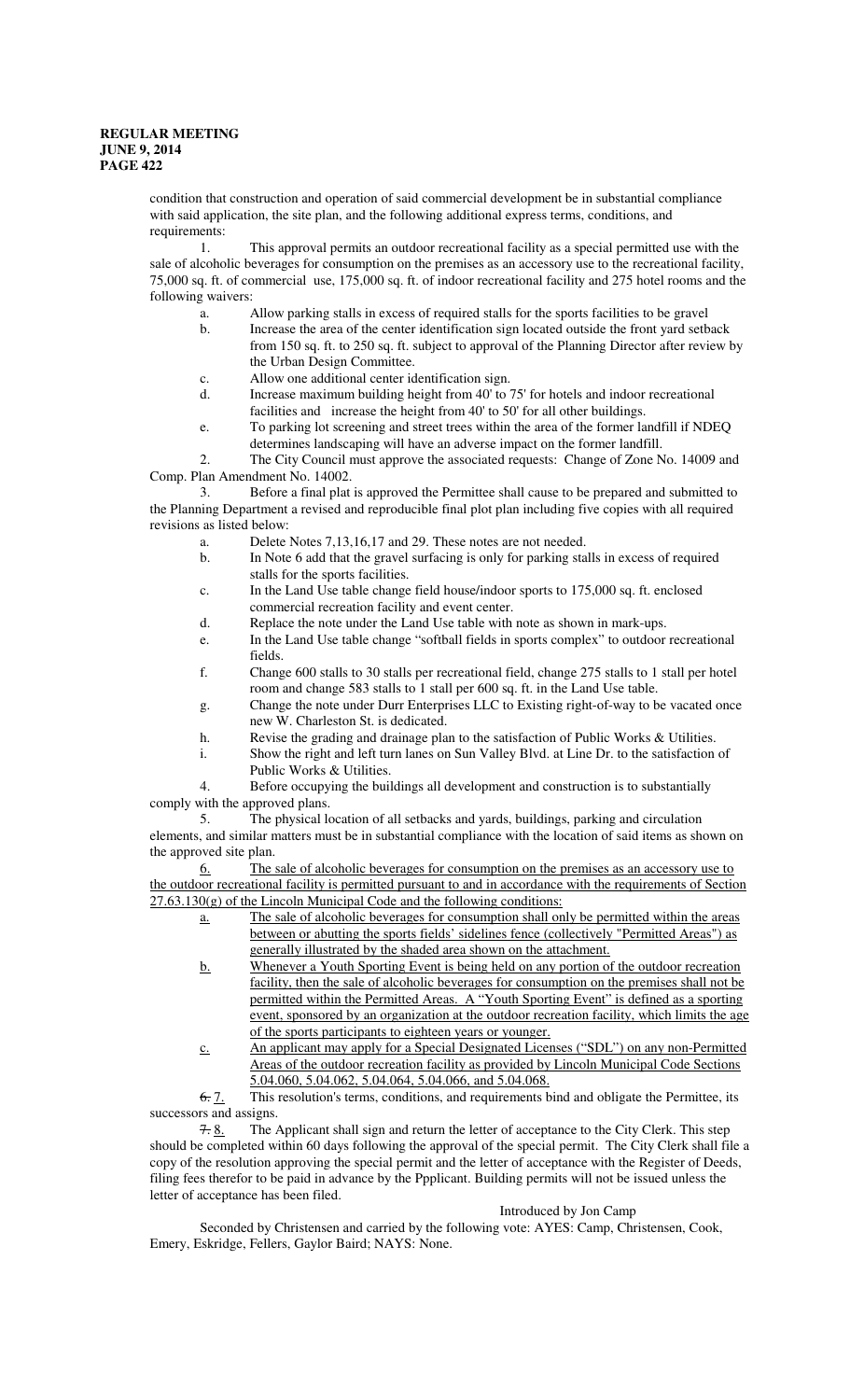APPROVING THE GREAT AMERICAN SPORTS PARK REDEVELOPMENT AGREEMENT BETWEEN THE CITY OF LINCOLN AND GREAT AMERICAN SPORTS PARK, LLC AND OAK LAKE DEVELOPMENT, LLC RELATING TO THE REDEVELOPMENT OF PROPERTY GENERALLY LOCATED BETWEEN SUN VALLEY BOULEVARD ON THE EAST, CHARLESTON STREET AND WEST CHARLESTON STREET ON THE NORTH, THE VIEW STUDENT HOUSING COMPLEX ON THE WEST, AND THE UNION PACIFIC RAIL LINE ON THE SOUTH. (RELATED ITEMS: 14R-134, 14R-135, 14-53, 14-54) - CLERK read the following resolution, introduced by Jon Camp, who moved its adoption:<br>A-88321 I

BE IT RESOLVED by the City Council of the City of Lincoln, Nebraska:

That the attached City of Lincoln Redevelopment Agreement between the City of Lincoln, Nebraska, Great American Sports Park, LLC and Oak Lake Development, LLC relating to the redevelopment of property generally located west of Sun Valley Boulevard and south of West Charleston Street, upon the terms and conditions set forth in said Redevelopment Agreement, which is attached hereto marked as Attachment "A", is hereby approved and the Mayor is authorized to execute the same on behalf of the City of Lincoln.

The City Clerk is directed to transmit one fully executed original of said Agreement to Rick Peo, Assistant City Attorney, for transmittal to the parties.

Introduced by Jon Camp Seconded by Christensen and carried by the following vote: AYES: Camp, Christensen, Cook, Emery, Eskridge, Gaylor Baird; NAYS: Fellers.

AMENDING THE FY 13/14 CIP TO AUTHORIZE AND APPROPRIATE \$2,116,463 IN TIF FUNDS AND \$1,188,889 IN ENHANCED EMPLOYMENT AREA OCCUPATION TAX FOR THE GREAT AMERICAN SPORTS PARK REDEVELOPMENT PROJECT ON PROPERTY GENERALLY LOCATED BETWEEN SUN VALLEY BOULEVARD ON THE EAST, CHARLESTON STREET AND WEST CHARLESTON STREET ON THE NORTH, THE VIEW STUDENT HOUSING COMPLEX ON THE WEST, AND THE UNION PACIFIC RAIL LINE ON THE SOUTH. (RELATED ITEMS: 14R-134, 14R-135, 14-53, 14-54) - CLERK read the following resolution, introduced by Jon Camp, who moved its adoption:

A-88322 A Resolution amending the schedule of Capital Improvement Projects for the Fiscal Year beginning September 1, 2013 within the Capital Improvement Program adopted by and attached to Resolution No. A-86975 as Schedule 5 and amended by Resolution A-87532 to establish development of the West Haymarket Sports Park Redevelopment Project (an approved project in the Northwest Corridors Redevelopment Plan to construct outdoor sports fields and associated parking, restrooms, concession buildings and other improvements) as a capital improvement project within the adopted Capital Improvement Program for Fiscal Year 2013-14; and transferring and establishing appropriations for said Capital Improvement Project.

NOW, THEREFORE, BE IT RESOLVED by the City Council of the City of Lincoln, Nebraska:

That the implementation of the Lincoln Center Redevelopment Plan and West Haymarket Sports Park Redevelopment Project, for the construction of new outdoor sports fields and associated parking, restrooms, concession buildings and other related improvements located southwest of the intersection of Sun Valley Boulevard and West Charleston Street within the Project Area, is hereby established and added to the Urban Development Department's list of Fiscal Year 2013-14 capital improvement projects within the Capital Improvement Program adopted by and attached to Resolution No. A-86975 as Schedule 5 as amended by Resolution A-87532.

2. That the City Council hereby appropriates and directs the Finance Director to make the necessary adjustments to the biennial budget to designate \$2,116,463.00 from Tax Increment Financing funds and \$1,188,889.00 from Occupation Tax funds in Fiscal Year 2013-14 to be used toward development of the West Haymarket Sports Park Redevelopment Project.

Introduced by Jon Camp

Seconded by Christensen and carried by the following vote: AYES: Camp, Christensen, Cook, Emery, Eskridge, Gaylor Baird; NAYS: Fellers.

AUTHORIZING A RETAIL BUSINESS OCCUPATION TAX ON RETAIL BUSINESSES LOCATED WITHIN THE GREAT AMERICAN SPORTS PARK PROJECT'S ENHANCED EMPLOYMENT AREA IDENTIFIED IN THE NORTHWEST CORRIDORS REDEVELOPMENT PLAN FOR OUTDOOR LIGHTED SPORTS FIELDS AND ASSOCIATED PARKING, RESTROOMS AND RELATED IMPROVEMENTS. (RELATED ITEMS: 14R-134, 14R-135, 14-53, 14-54) - Read an ordinance, introduced by Jon A. Camp, providing for the levy of a retail business occupation tax; establishing definitions; providing for the administration, collections, returns, delinquencies and recovery of unpaid amounts related to such occupation tax; specifying how such tax revenue will be used; providing a sunset provision for the tax; and related matters, the third time.

CAMP Moved to pass the ordinance as read.

Seconded by Christensen and carried by the following vote: Camp, Christensen, Cook, Emery, Eskridge, Gaylor Baird; NAYS: Fellers.

The ordinance, being numbered **#20029**, is recorded in Ordinance Book #209, Page .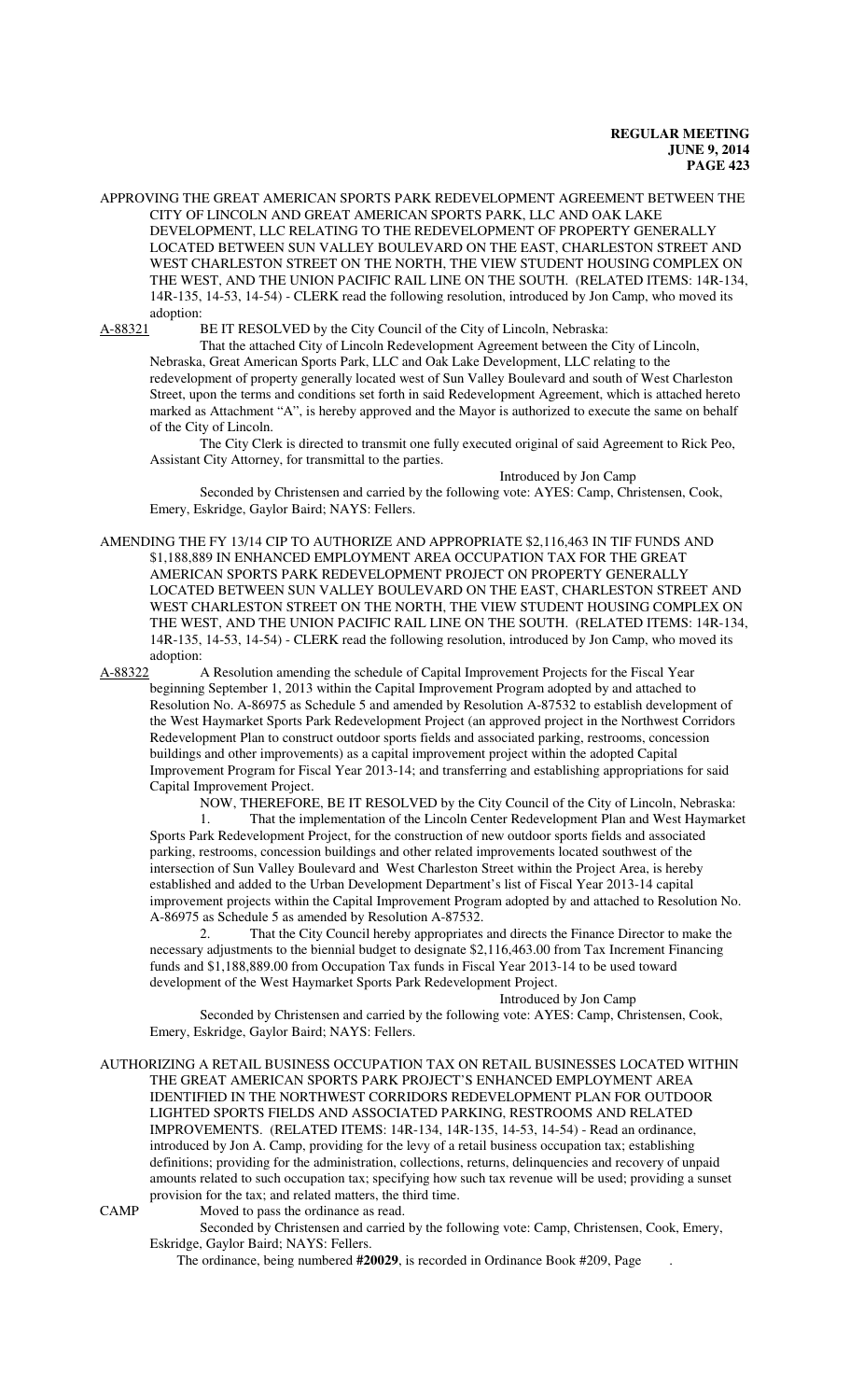AUTHORIZING THE ISSUANCE OF TAX ALLOCATION BONDS AND THE ISSUANCE OF OCCUPATION TAX REVENUE BONDS FOR THE GREAT AMERICAN SPORTS PARK REDEVELOPMENT PROJECT. (RELATED ITEMS: 14R-134, 14R-135, 14-53, 14-54) - PRIOR to reading:

COOK Moved to Motion to Amend #1 to amend Bill No. 14-53 by accepting the substitute ordinance Bill No. 14-53S.

Seconded by Christensen and carried by the following vote: AYES: Camp, Christensen, Cook, Emery, Eskridge, Fellers, Gaylor Baird; NAYS: None.

CLERK Read an ordinance, introduced by Jon A. Camp, authorizing and providing for the issuance by the City of Lincoln, Nebraska of (a) a tax allocation bond, note or other obligation in an aggregate principal amount not to exceed \$2,116,463 for the purpose of (1) paying the costs of acquiring, purchasing, constructing, reconstructing, improving, extending, rehabilitating, installing, equipping, furnishing and completing certain improvements within the city's sports park redevelopment project area, including acquiring any real estate and/or interests in real estate in connection therewith, and (2) paying the costs of issuance thereof and (b) an occupation tax revenue bond, note or other obligation in an aggregate principal amount to not exceed \$1,188,889 for the purpose of (1) paying the costs of acquiring, purchasing, constructing, reconstructing, improving, extending, rehabilitating, installing, equipping, furnishing and completing certain improvements within the city's sports park redevelopment project area, including acquiring any real estate and/or interests in real estate in connection therewith, and (2) paying the costs of issuance thereof; prescribing the form and certain details of such bonds, notes or other obligations; pledging certain property tax revenue and other revenue to the payment of the principal of and interest on the tax allocation bond, note or other obligation as the same become due; pledging certain occupation tax revenues to the payment of the principal of and interest on the occupation tax revenue bond, note or other obligation as the same become due; limiting payment of such bond, note or other obligation to the revenues specified herein; creating and establishing funds and accounts; delegating, authorizing and directing the finance director to exercise his independent discretion and judgment in determining and finalizing certain terms and provisions of such bonds, notes or other obligations not specified herein; taking other actions and making other covenants and agreements in connection with the foregoing; and related matters, the third time.

CAMP Moved to pass the ordinance as amended. Seconded by Christensen and carried by the following vote: AYES: Camp, Christensen, Cook,

Emery, Eskridge, Gaylor Baird; NAYS: Fellers.

The ordinance, being numbered **#20030**, is recorded in Ordinance Book #27, Page .

COMP. PLAN CONFORMANCE NO. 14008 – APPROVING THE WEST VAN DORN REDEVELOPMENT PLAN FOR DEVELOPMENT OF APPROXIMATELY 289 ACRES OF PROPERTY GENERALLY LOCATED BETWEEN CALVERT ST. ON THE SOUTH, ROSE ST. ON THE NORTH, 1ST ST. ON THE WEST AND S. 4TH ST. ON THE EAST. (RELATED ITEMS: 14R-138, 14-55) (ACTION DATE:

6/9/14) - CLERK read the following resolution, introduced by Roy Christensen, who moved its adoption:<br>A-88323 WHEREAS, the City Council on May 12, 2014, adopted Resolution No. A-88259 finding an area WHEREAS, the City Council on May 12, 2014, adopted Resolution No. A-88259 finding an area generally bounded by South 1st Street on the west, Calvert Street on the south, vacated railroad right-ofway west of 8th Street adjacent to Standing Bear Park to Van Dorn Street on the east and the north property line of Sawyer Snell Park to the north to be blighted and substandard as defined in the Nebraska Community Development Law (Neb. Rev. Stat. § 18-2101, et seq. as amended) and in need of redevelopment; and

WHEREAS, the Director of the Urban Development Department has filed with the City Clerk a Redevelopment Plan entitled "West Van Dorn Redevelopment Plan" which is attached hereto, marked as Attachment "A", and made a part hereof by reference, and has reviewed said plan and has found that it meets the conditions set forth in Neb. Rev. Stat. § 18-2113 (Reissue 2007); and

WHEREAS, on April 18, 2014, a notice of public hearing was mailed postage prepaid to all registered neighborhood associations located in whole or in part within one mile radius of the area to be redeveloped setting forth the time, date, place and purpose of the public hearing to be held on April 30, 2014 before the Lincoln City - Lancaster County Planning Commission regarding the proposed West Van Dorn Redevelopment Plan, a copy of said notice and list of said registered neighborhood associations having been attached hereto as Attachment "B" and "C" respectively; and

WHEREAS, said proposed West Van Dorn Redevelopment Plan has been submitted to the Lincoln-Lancaster County Planning Commission for review and recommendation and on April 30, 2014 the Lincoln-Lancaster County Planning Commission held a public hearing relating to the proposed West Van Dorn Redevelopment Plan, found the proposed West Van Dorn Redevelopment Plan to be in conformance with the Comprehensive Plan and recommended approval thereof; and

WHEREAS, on May 16, 2014 a notice of public hearing was mailed postage prepaid to the foregoing registered neighborhood associations setting forth the time, date, place, and purpose of the public hearing before the City Council to be held on June 2, 2014, regarding the proposed West Van Dorn Redevelopment Plan, a copy of said notice having been attached hereto as Attachment "D"; and

WHEREAS, on May 9, 2014 and May 16, 2014 a Notice of Public Hearing was published in the Lincoln Journal Star newspaper, setting the time, date, place and purpose of the public hearing to be held on February 3, 2014 regarding the proposed West Van Dorn Redevelopment Plan for said blighted and substandard area, a copy of such notice having been attached hereto and marked as Attachment "E"; and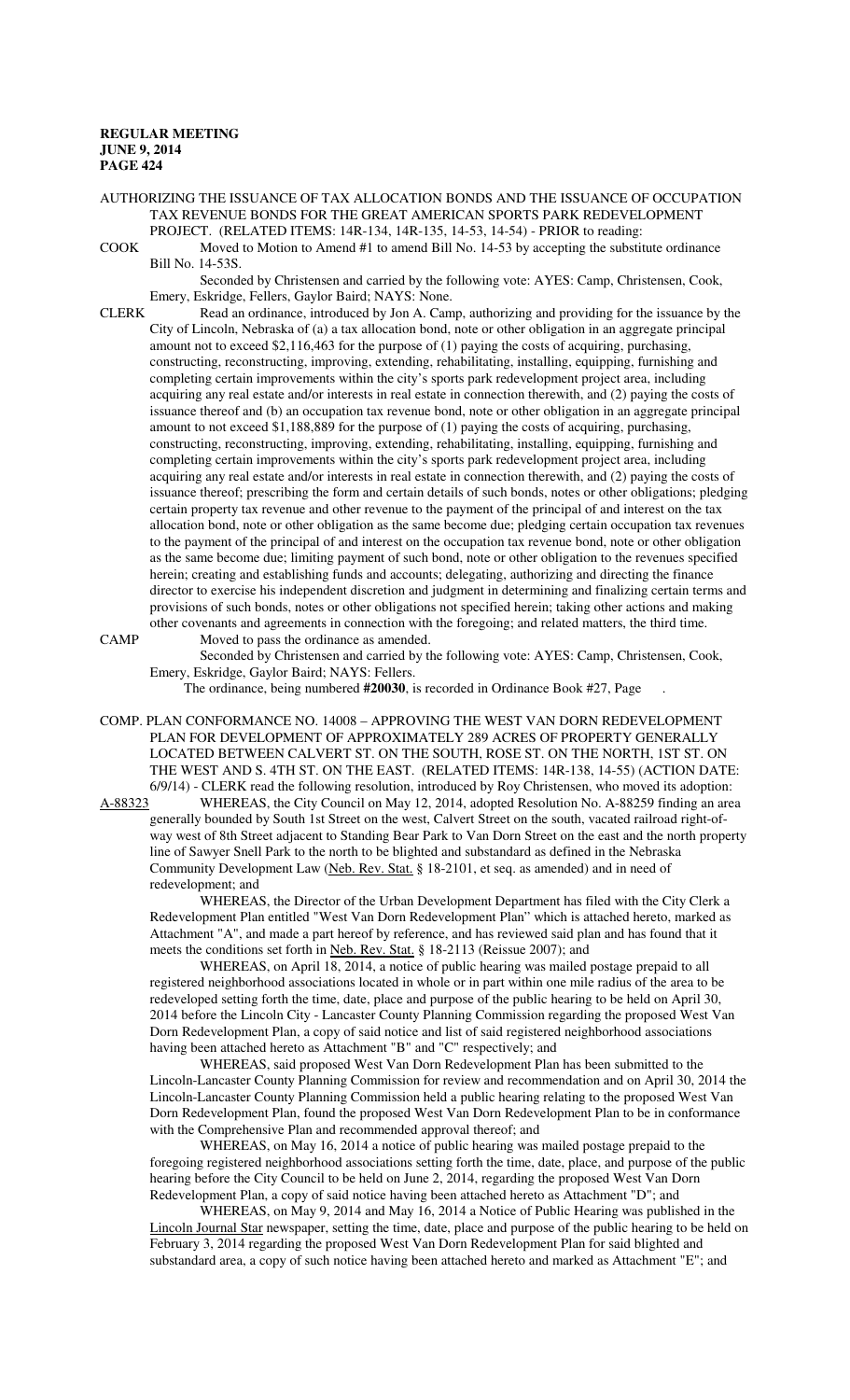WHEREAS, on June 2, 2014 in the City Council chambers of the County-City Building, 555 South 10th Street, Lincoln, Nebraska, the City Council held a public hearing relating to the proposed

Redevelopment Plan and all interested parties were afforded at such public hearing a reasonable opportunity to express their views respecting said proposed Redevelopment Plan; and

WHEREAS, the City Council has duly considered all statements made and materials submitted relating to said proposed Redevelopment Plan.

NOW, THEREFORE, IT IS FOUND AND DETERMINED by the City Council of the City of Lincoln, Nebraska as follows:

1. That the West Van Dorn Redevelopment Plan is described in sufficient detail and is designed with the general purpose of accomplishing a coordinated, adjusted and harmonious development of the City and its environs which will promote the general health, safety and welfare, sound design and arrangement, the wise and efficient expenditure of public funds, and the prevention of the recurrence of unsanitary or unsafe dwelling accommodations or conditions of blight.

2. That the West Van Dorn Redevelopment Plan is feasible and in conformity with the general plan for the development of the City of Lincoln as a whole and said Plan is in conformity with the legislative declarations and determinations set forth in the Community Development Law.

3. That the substandard and blighted conditions in the West Van Dorn Redevelopment Plan Area are beyond remedy and control solely by regulatory process and the exercise of police power and cannot be dealt with effectively by the ordinary operations or private enterprise without the aids provided by the Community Development law, specifically including Tax Increment Financing.

4. That elimination of said substandard and blighted conditions under the authority of the Community Development Law is found to be a public purpose and in the public interest.

5. That the West Van Dorn Redevelopment Plan would not be economically feasible without the use of tax-increment financing.

6. That the costs and benefits of the redevelopment activities, including costs and benefits to other affected political subdivisions, the economy of the community, and the demand for public and private services have been analyzed by the City Council as the governing body for the City of Lincoln and have been found to be in the long-term best interest of the City of Lincoln.

NOW, THEREFORE, BE IT RESOLVED by the City Council of the City of Lincoln, Nebraska:

1. That the document entitled "West Van Dorn Redevelopment Plan" attached hereto as Attachment "A", establishing the West Van Dorn Redevelopment Plan, is hereby accepted and approved by the City Council as the governing body for the City of Lincoln.

2. That the Urban Development Director, or his authorized representative, is hereby authorized and directed to take all steps necessary to implement the provisions of said Redevelopment Plan.

3. That the Redevelopment Area for the West Van Dorn Redevelopment Plan as described and depicted in the Plan is the Redevelopment Project Area comprising the property to be included in the area subject to the tax increment provision authorized in the Nebraska Community Development Law.

4. That the Finance Director is hereby authorized and directed to cause to be drafted and submitted to the City Council any appropriate ordinances and documents for the authorization to provide necessary funds including Community Improvement Financing in accordance with the Community Development Law to finance related necessary and appropriate public acquisitions, improvements and other activities set forth in said West Van Dorn Redevelopment Plan.

Introduced by Roy Christensen

Seconded by Camp and carried by the following vote: AYES: Camp, Christensen, Cook, Emery, Eskridge, Fellers, Gaylor Baird; NAYS: None.

CHANGE OF ZONE 14008 – APPLICATION OF SPEEDWAY PROPERTIES FOR A CHANGE OF ZONE FROM I-1 INDUSTRIAL DISTRICT TO I-1 INDUSTRIAL DISTRICT PUD, ON PROPERTY GENERALLY LOCATED AT PARK BLVD. AND VAN DORN ST., AND APPROVING A DEVELOPMENT PLAN WITH MODIFICATIONS TO THE ZONING ORDINANCE, LAND SUBDIVISION ORDINANCE AND DESIGN STANDARDS TO ALLOW AN INDOOR SPORTS FACILITY AND OUTDOOR SOCCER FIELDS, WITH FUTURE SHOPS AND RETAIL, AND THE SALE OF ALCOHOLIC BEVERAGES FOR CONSUMPTION ON THE PREMISES ON THE UNDERLYING I-1 ZONING DISTRICT. (RELATED ITEMS: 14R-138, 14-55) - PRIOR to reading:<br>GAYLOR BAIRD Moved Motion to Amend #1 to amend Section 2 of Bill No. 14-55 as follows:

Moved Motion to Amend #1 to amend Section 2 of Bill No. 14-55 as follows: 1. On page 2, delete lines 4 through 8 and insert the following text in lieu

thereof:

"1. This ordinance permits a mixed use development generally consisting of indoor recreational facilities, an outdoor recreational facility, and future shops and retail uses, and approves the following waivers to the City of Lincoln Design Standards and the Land Subdivision Ordinance."

2. On page 2 between lines 19 and 20 insert a new paragraph 2 to read

as follows:

"2. This ordinance grants a special permit permitting the sale of alcoholic beverages on the premises of the outdoor recreational facility and on the premises of any indoor recreational facility or combination indoor recreational facility/special event building (collectively, indoor recreational facility), in accordance with the provisions in Section 27.63.680 of the Lincoln Municipal Code and the following express conditions: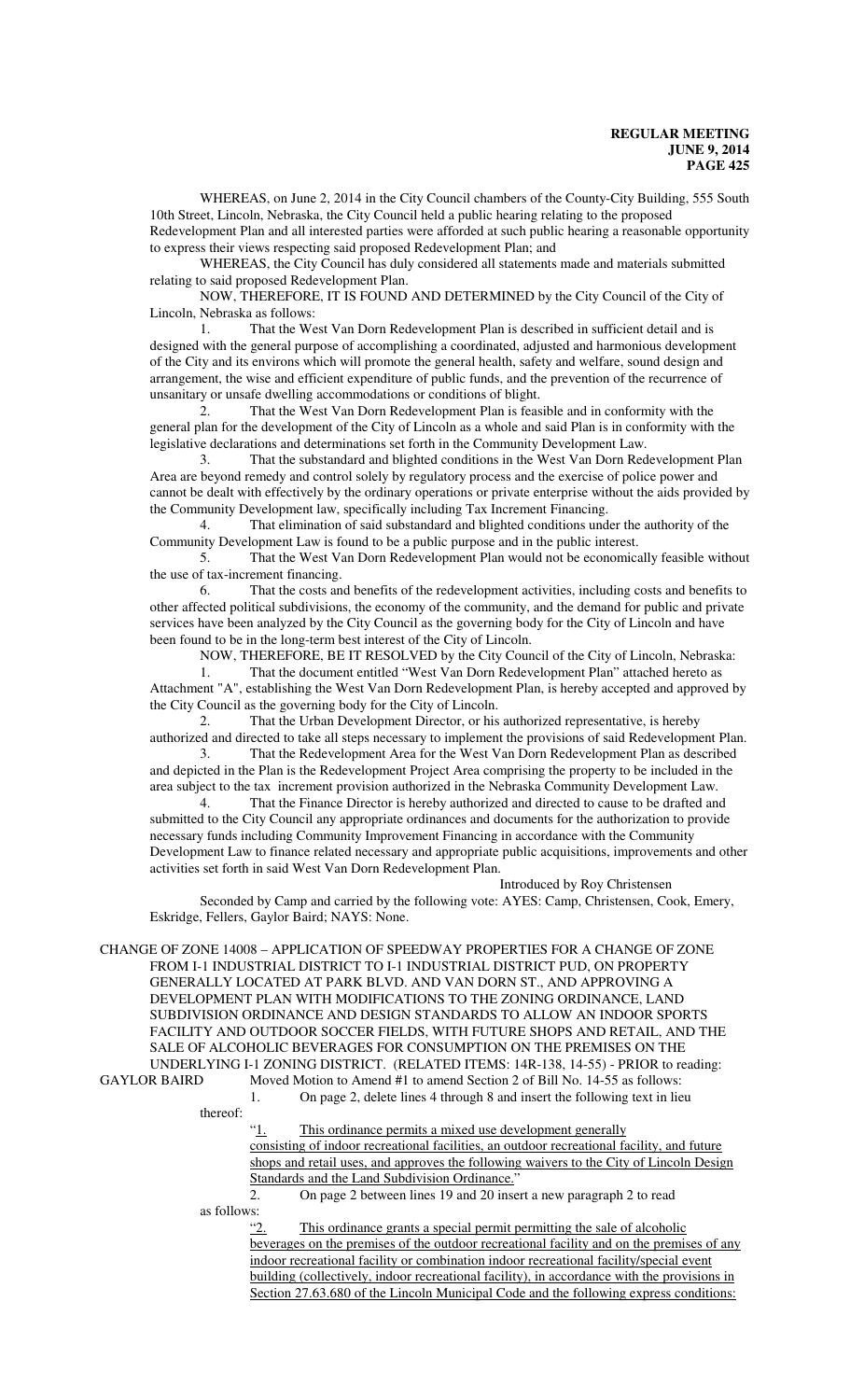- a. Special Conditions Outdoor Recreational Facility.
	- (i) The sale of alcoholic beverages for consumption on the premises of the outdoor recreational facility shall be limited to the Championship Field Licensed Area ("Licensed Area A") as shown on Exhibit 1 attached hereto;
	- (ii) Whenever a Youth Sporting Event is being held on the Championship Field, then the sale alcoholic beverages for consumption on the premises shall not be permitted within Licensed Area A.
	- (iii) Licensed Area A shall be contained by a six-foot or higher fence or other rigid barrier preventing uncontrolled entrance or exit of persons from Licensed Area A. The fence or other rigid barrier shall be designed so as to provide screening based on soccer industry standards and adequate for preventing view of gameplay on the Championship Field from the non-licensed area of the outdoor recreational facility.
- b. Special Conditions Indoor Recreational Facilities.
	- (i) The sale of alcoholic beverages for consumption on the premises of any indoor recreational facility shall be limited to the interior portions of the facility ("Licensed Area").
	- (ii) No alcohol sales shall be allowed in the indoor recreational facilities during any Youth Sporting Event, except in the areas of the indoor recreational facilities with direct access to the exterior of the building and provided that no alcohol sales or consumption shall be permitted in the portion of the indoor recreational facility where the Youth Sporting Event is held.
- c. General Conditions.
	- (i) Whenever the sale of alcoholic beverages for consumption on the premises is occurring in Licensed Area A or in the Licensed Area of any indoor recreational facility at the same time as a Youth Sporting Event is being held on the Championship Field or in any indoor recreational facility, all areas accessible to both activities shall have controlled access which, at a minimum, shall be posted with signage stating "No Alcohol Beyond This Point" to prevent persons from leaving the applicable Licensed Area A or other Licensed Area with alcoholic beverages.
	- (ii) Pursuant to this Special Permit for the sale of alcoholic beverages for consumption on the premises, the Permittee, as the holder of any liquor license issued on the premises, shall agree in writing to voluntarily surrender and consent to the cancelling of the liquor license in the event the special permit for the sale of alcoholic beverages for consumption on the premises is revoked by the City. If the Permittee is not the holder of the liquor license, the Permittee shall require such holder to agree in writing to voluntarily surrender and consent to the cancelling of the liquor license in the event the special permit is revoked by the City. In addition, the City shall request that the Nebraska Liquor Control Commission issue the liquor license contingent upon the premises having such special permit.
- d. The sale of alcoholic beverages for consumption on the premises shall not be permitted at any other location than those described in 2.a and 2.b above without the issuance of a separate special permit under Section 27.63.680 of the Lincoln Municipal Code.
- e. A "Youth Sporting Event" is defined as a sporting event, sponsored by an organization at the outdoor recreation facility, which limits the age of the sports participants to eighteen years or younger.
- f. The City Council may consider any of the following as cause to revoke the sale of alcoholic beverages for consumption on the premises:
	- (i) Revocation or cancellation of the liquor license for the specially permitted premises;
	- (ii) Repeated violations related to the operation of the permittee's business; or
	- (iii) Repeated or continuing failure to take reasonable steps to prevent unreasonable disturbances and anti-social behavior on the premises related to the operation of the permittee's business including, but not limited to, violence on site, drunkenness, vandalism, solicitation, or litter."
- 3. Renumber the existing paragraphs 2-7 in Section 2 accordingly.

Seconded by Fellers and carried by the following vote: AYES: Camp, Christensen, Cook, Emery, Eskridge, Fellers, Gaylor Baird; NAYS: None.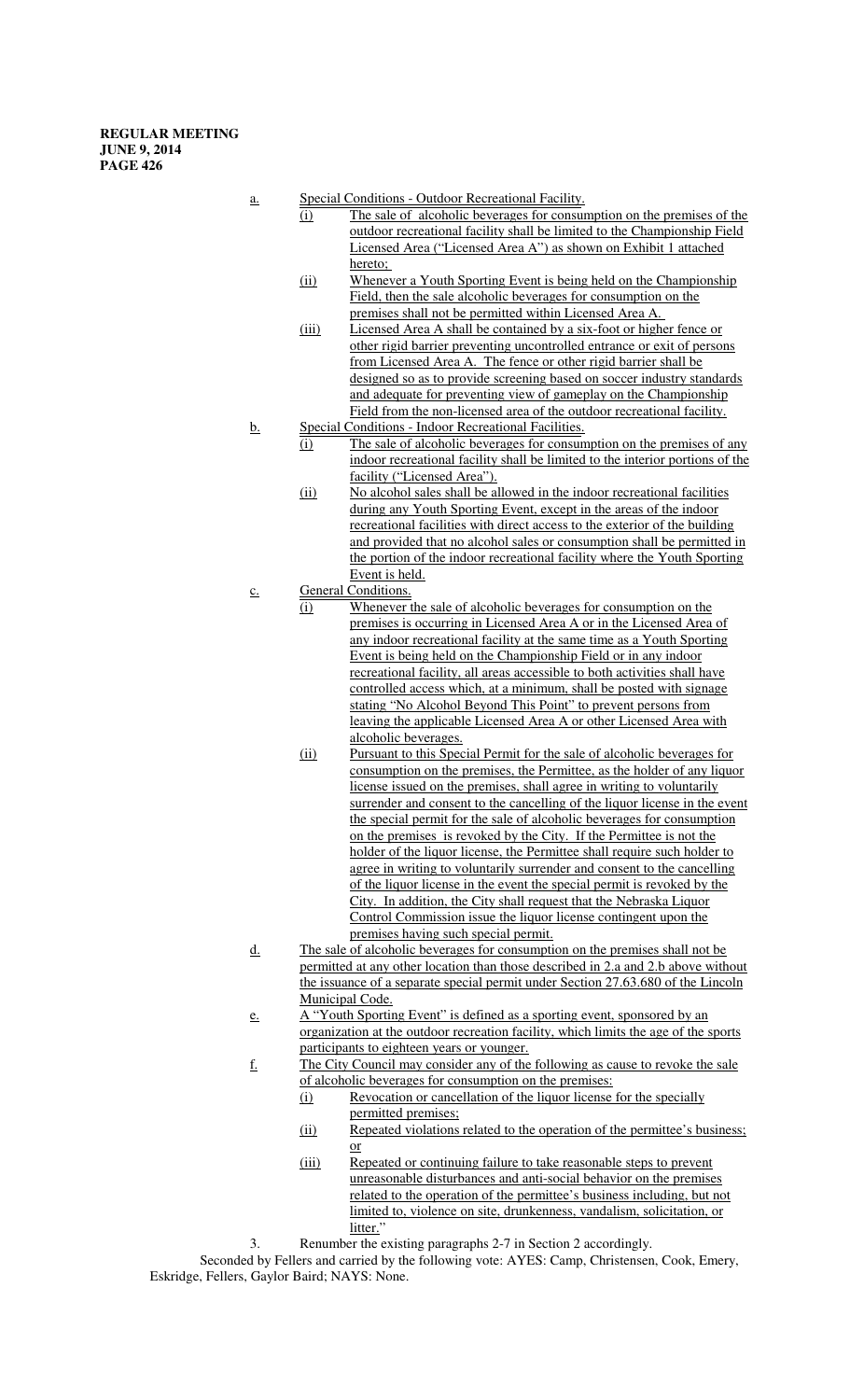CLERK Read an ordinance, introduced by Roy Christensen, amending the Lincoln Zoning District Maps attached to and made a part of Title 27 of the Lincoln Municipal Code, as provided by Section 27.05.020 of the Lincoln Municipal Code, by changing the boundaries of the districts established and shown thereon, the third time.

CHRISTENSEN Moved to pass the ordinance as amended.

Seconded by Camp and carried by the following vote: AYES: Camp, Christensen, Cook, Emery, Eskridge, Fellers, Gaylor Baird; NAYS: None.

The ordinance, being numbered **#20031**, is recorded in Ordinance Book #209, Page .

APPROVING A REAL ESTATE SALES AGREEMENT BETWEEN THE CITY OF LINCOLN AND STANLEY JOU FOR THE SALE OF CITY OWNED PROPERTY GENERALLY LOCATED AT 639 N. 27TH ST - CLERK read an ordinance, introduced by Roy Christensen, approving a Real Estate Sales Agreement between the City of Lincoln and Stanley Jou authorizing the sale of City owned property described as the north half of Lot E, Hawley's Addition to Lincoln, Lancaster County, Nebraska, more commonly known as 639 N. 27th Street, the third time.

CHRISTENSEN Moved to pass the ordinance as read.

Seconded by Gaylor Baird and carried by the following vote: AYES: Camp, Christensen, Cook, Emery, Eskridge, Fellers, Gaylor Baird; NAYS: None.

The ordinance, being numbered **#20032**, is recorded in Ordinance Boon #209, Page .

## **RESOLUTIONS - FOR ACTION ONLY**

SPECIAL PERMIT 1662A - APPLICATION OF STAR CITY OPTIMIST YOUTH FOUNDATION TO AMEND THE SITE PLAN FOR A RECREATIONAL FACILITY, TO CHANGE THE HOURS OF OPERATION AND TO ALLOW THE SALE OF ALCOHOL FOR CONSUMPTION ON THE PREMISES, ALONG WITH A REQUESTED WAIVER TO MODIFY THE SIDE AND FRONT YARD SETBACKS ON PROPERTY GENERALLY LOCATED AT S. FOLSOM ST. AND W. PIONEERS BOULEVARD. (5/19/14 - CON'T P.H. W/ ACTION FOR 2 WEEKS TO 6/2/14) (6/2/14 - ACTION CONT'D FOR 1 WEEK TO 6/9/14) - PRIOR to reading:

COOK Moved to Amend Bill No. 14R-133 as follows:

as follows:

ix. Revise General Note 7 to read as follows: The sale of alcoholic beverages for consumption on the Premises as an accessory use to the outdoor recreational facility is permitted pursuant to and in accordance with the requirements of Section 27.63.130(g) of the Lincoln Municipal Code and the following conditions:

- (1) The sale of alcoholic beverages for consumption shall only be permitted within the areas between or abutting the sports fields' sideline fence (collectively "Permitted Areas") as generally illustrated by the shaded areas shown on the attachment.
- (2) Whenever a Youth Sporting Event is being held on any portion of the outdoor recreation facility, then the sale of alcoholic beverages for consumption on the premises shall not be permitted within the Permitted Areas. A "Youth Sporting Event" is defined as a sporting event, sponsored by an organization at the outdoor recreation facility, which limits the age of the sports participants to eighteen years or younger.
- (3) An applicant may apply for a Special Designated Licenses ("SDL") on any non-Permitted Areas of the outdoor recreation facility as provided by Lincoln Municipal Code Sections 5.04.060, 5.04.062, 5.04.064, 5.04.066, and 5.04.068.

Seconded by Gaylor Baird and carried by the following vote: AYES: Camp, Christensen, Cook, Emery, Eskridge, Fellers, Gaylor Baird; NAYS: None.

CLERK Read the following resolution, introduced by Jon Camp, who moved its adoption as amended:<br>A-88324 WHEREAS, Star City Optimist Youth Foundation has submitted an application in accordance WHEREAS, Star City Optimist Youth Foundation has submitted an application in accordance with Section 27.63.130 of the Lincoln Municipal Code designated as Special Permit No. 1662A to amend the site plan for an outdoor recreational facility, to change the hours of operation and to allow the sale of alcohol for consumption on the premises as an accessory use to the outdoor recreational facility, with a request to waive the requirements for side and front yard setbacks, on property generally located at South Folsom Street and West Pioneers Boulevard, and legally described as:

Lots 47 and 49 Irregular Tracts, located in the Southeast Quarter of Section 10,

Township 9 North, Range 6 East of the 6th P.M., Lancaster County, Nebraska;

WHEREAS, the real property adjacent to the area included within the site plan for this recreational facility will not be adversely affected; and

WHEREAS, said site plan together with the terms and conditions hereinafter set forth are consistent with the intent and purpose of Title 27 of the Lincoln Municipal Code to promote the public health, safety, and general welfare.

NOW, THEREFORE, BE IT RESOLVED by the City Council of the City of Lincoln, Nebraska: That the application of Star City Optimist Youth Foundation, hereinafter referred to as "Permittee", for authority to amend the site plan for an outdoor recreational facility, to change the hours of operation and to allow the sale of alcohol for consumption on the premises as an accessory use to the

<sup>1.</sup> On page 3, after line 25, add a new subparagraph to paragraph 3.a.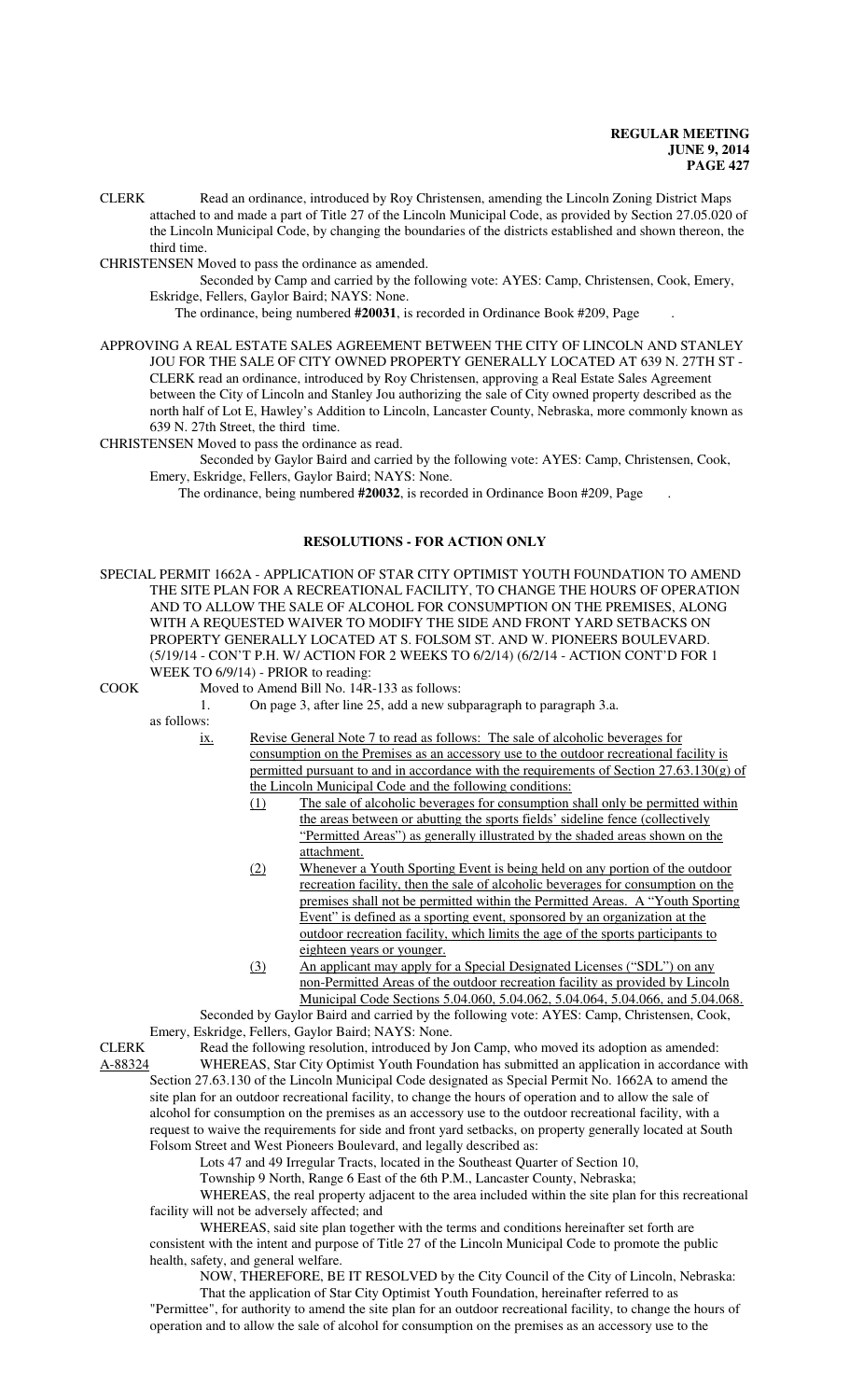outdoor recreational facility, on the property legally described above, be and the same is hereby granted under the provisions of Section 27.63.130 of the Lincoln Municipal Code upon condition that development of the outdoor recreational facility be in substantial compliance with said application, the site plan, and the following additional express terms, conditions, and requirements:

1. This permit approves an Outdoor Recreational Facility for ball fields, accessory structures, sale of alcoholic beverages for consumption on the premises as an accessory use to the outdoor recreational facility, a reduction of the front yard setback to 25 feet as shown on the site plan and a reduction of the side yard setback to 25 feet for ballfields only on the north property line.

2. The City Council must approve the associated request, Text Amendment #14003. approved (if a final plat is required):

- a. The Permittee shall cause to be prepared and submitted to the Planning Department a revised and reproducible final site plan including five copies showing the following revisions:
	- i. Add a note that states the hours of operation with the revision to state Monday-Saturday 8:00 a.m. to 11:00 p.m. and Sunday 8:00 a.m. to 10:00 p.m.
	- ii. In Note 2 delete Salt Creek Roadway and Pioneers Blvd. and insert Highway 77.
	- iii. Add a note that accessory buildings are allowed anywhere outside of the setbacks and need not be shown.
	- iv. Add a note that the minimum parking shall be 60 stalls per ball field. v. Revise the grading and drainage plan to the satisfaction of Public
	- Works & Utilities Department. vi. Make corrections to the Grading & Drainage Plan to the satisfaction of Public Works & Utilities Department.
	- vii. Change the side yard setback to 60 feet on the south boundary and to 25' setback for ball fields only on the north boundary.
	- viii. Add to the General Notes, "Signs need not be shown on this site plan, but need to be in compliance with Chapter 27.69 of the Lincoln Zoning Ordinance, and must be approved by Building & Safety Department prior to installation".

The sale of alcoholic beverages for **Rensism ptions can Mote 7** to read as an accessory use to the outdoor recreational facility is permitted pursuant to and in accordance with the requirements of Section 27.63.130(g) of the Lincoln Municipal Code and the following conditions:

- (1) The sale of alcoholic beverages for consumption shall only be permitted within the areas between or abutting the sports fields' sideline fence (collectively "Permitted Areas") as generally illustrated by the shaded areas shown on the attachment.
- (2) Whenever a Youth Sporting Event is being held on any portion of the outdoor recreation facility, then the sale of alcoholic beverages for consumption on the premises shall not be permitted within the Permitted Areas. A "Youth Sporting Event" is defined as a sporting event, sponsored by an organization at the outdoor recreation facility, which limits the age of the sports participants to eighteen years or younger.
- (3) An applicant may apply for a Special Designated Licenses ("SDL") on any non-Permitted Areas of the outdoor recreation facility as provided by Lincoln Municipal Code Sections 5.04.060, 5.04.062, 5.04.064, 5.04.066, and 5.04.068.
- b. Provide the following documents to the Planning Department:
	- i. Verification from the Register of Deeds that the letter of acceptance as required by the approval of the special permit has been recorded.
	- ii. Verification that the required easements as shown on the site plan have been recorded with the Register of Deeds.

4. Before receiving a building permit the construction plans must substantially comply with the approved plans.

5. Before starting the operation all development and construction shall substantially comply with the approved plans.

6. The physical location of all setbacks and yards, buildings, parking and circulation elements, and similar matters be in substantial compliance with the location of said items as shown on the approved site plan.

7. The terms, conditions, and requirements of this resolution shall run with the land and be binding upon the Permittee, its successors and assigns.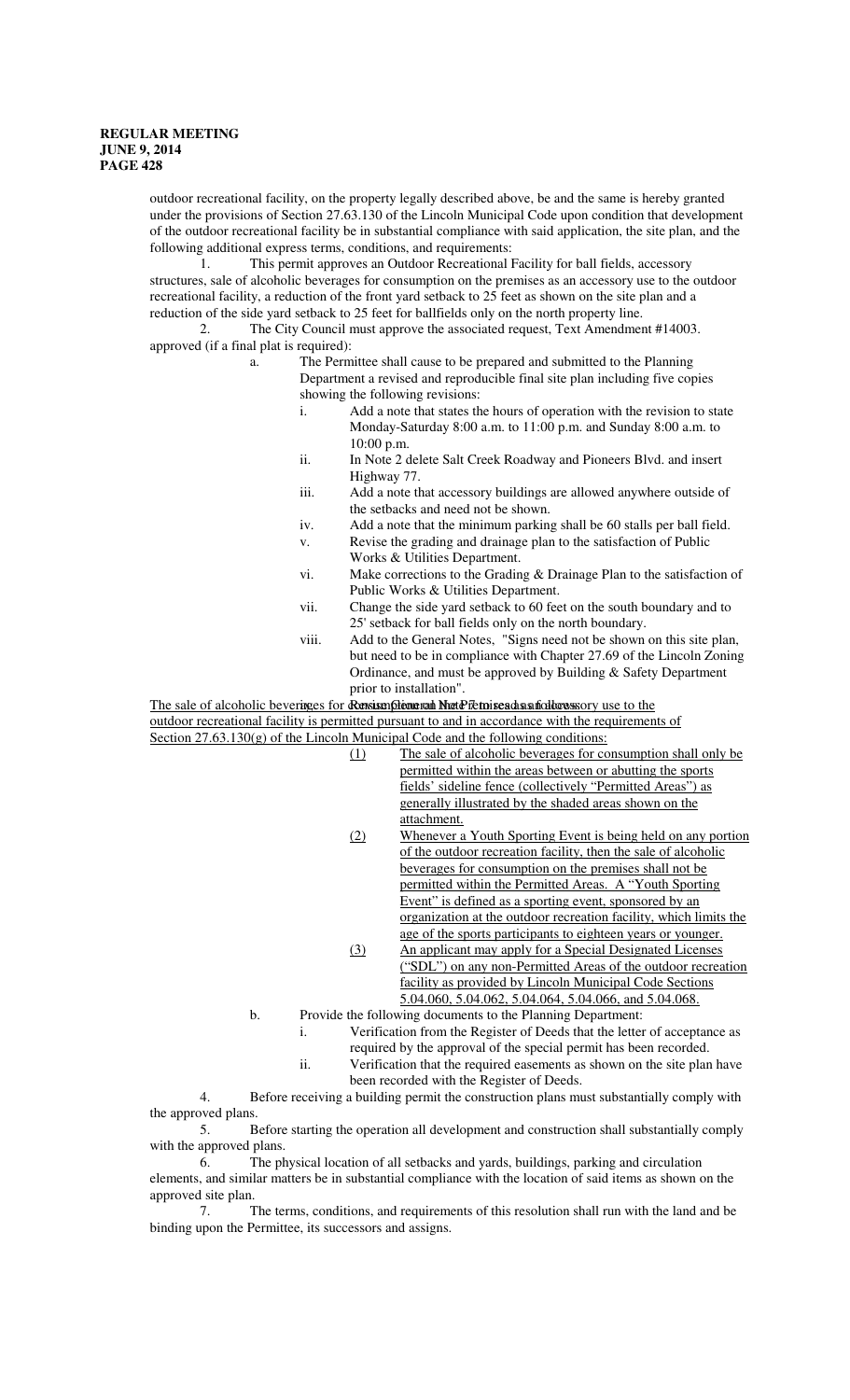8. The Permittee shall sign and return the letter of acceptance to the City Clerk. This step should be completed within 60 days following the approval of the special permit.The City Clerk shall file a copy of the resolution approving the special permit and the letter of acceptance with the Register of Deeds, filing fees therefor to be paid in advance by the Permittee.

9. The site plan as approved with this resolution voids and supersedes all previously approved site plans; however the terms and conditions of all prior resolutions approving this permit remain in full force and effect except as amended by this resolution.

Introduced by Jon Camp

Seconded by Christensen and carried by the following vote: AYES: Camp, Christensen, Cook, Emery, Eskridge, Fellers, Gaylor Baird; NAYS: None.

#### ACCEPTING THE REPORT OF NEW AND PENDING CLAIMS AGAINST THE CITY AND APPROVING DISPOSITION OF CLAIMS SET FORTH FOR THE PERIOD OF MAY 1 - 15, 2014 - CLERK read the following resolution, introduced by Roy Christensen, who moved its adoption:

A-88325 BE IT RESOLVED by the City Council of the City of Lincoln, Nebraska:

That the claims listed in the attached report, marked as Exhibit "A", dated May 15, 2014, of various new and pending tort claims filed against the City of Lincoln with the Office of the City Attorney or the Office of the City Clerk, as well as claims which have been disposed of, are hereby received as required by Neb. Rev. Stat. § 13-905 (Reissue 1997). The dispositions of claims by the Office of the City Attorney, as shown by the attached report, are hereby approved:

| <b>DENIED CLAIMS</b>    | ALLOWED/SETTLED CLAIMS                    |            |
|-------------------------|-------------------------------------------|------------|
| Vern Thompson \$96.00   | Blanca Rincon-Flores                      | \$3,500.00 |
| Doug Friendt $1,014.69$ | Jennifer Woodard & Joseph Rolenc 4,268.00 |            |
|                         | Jackie Sidders                            | 3,006.44   |
|                         | Brenda Soto                               | 421.43     |
|                         | <b>Matthew Rauert</b>                     | 726.30     |
|                         | Michael Karloff                           | 1,211.43   |

The City Attorney is hereby directed to mail to the various claimants listed herein a copy of this resolution which shows the final disposition of their claim.

Introduced by Roy Christensen

Seconded by Eskridge and carried by the following vote: AYES: Camp, Christensen, Cook, Emery, Eskridge, Fellers, Gaylor Baird; NAYS: None.

# **ORDINANCES - 1ST READING & RELATED RESOLUTIONS (as required)**

- COMP. PLAN CONFORMANCE 13020 DECLARING APPROXIMATELY 9.37 ACRES OF PROPERTY GENERALLY LOCATED AT SOUTH 84TH STREET AND SOUTH STREET AS SURPLUS PROPERTY. (RELATED ITEMS: 14-66, 14-65, 14-67, 14R-161) - CLERK read an ordinance, introduced by Carl Eskridge, declaring approximately 9.37 acres of city owned property generally located at S. 84<sup>th</sup> St. and South St. as surplus, the first time.
- APPROVING A REAL ESTATE SALES AGREEMENT FOR THE SALE OF APPROXIMATELY 9.37 ACRES OF SURPLUS PROPERTY GENERALLY LOCATED AT 2201 S. 84TH STREET TO THE LINCOLN HOUSING AUTHORITY. (RELATED ITEMS: 14-66, 14-65, 14-67, 14R-161) - CLERK read an ordinance, introduced by Carl Eskridge, approving a Real Estate Purchase Agreement for the sale of a portion of Lot 51, Irregular Tract, located in Section 34, Township 10 North, Range 7 East of the 6<sup>th</sup> P.M., to The Housing Authority of the City of Lincoln. Said portion of Lot 51 I.T. is described as Parcel 2 and more particularly described & depicted on Exhibit A attached to the Real Estate Purchase Agreement, the first time.
- CHANGE OF ZONE 14012 APPLICATION OF THE LINCOLN HOUSING AUTHORITY FOR A CHANGE OF ZONE FROM R-1 RESIDENTIAL DISTRICT AND P PUBLIC USE DISTRICT TO R-3 RESIDENTIAL DISTRICT AND FROM R-1 RESIDENTIAL DISTRICT TO P PUBLIC USE DISTRICT ON PROPERTY GENERALLY LOCATED AT SOUTH 84TH STREET AND SOUTH STREET. (RELATED ITEMS: 14-66, 14-65, 14-67, 14R-161) - CLERK read an ordinance, introduced by Carl Eskridge, amending the Lincoln Zoning District Maps adopted by reference and made a part of Title 27 of the Lincoln Municipal Code, pursuant to Section 27.05.020 of the Lincoln Municipal Code, by changing the boundaries of the districts established and shown thereon, the first time.
- SPECIAL PERMIT 14009 APPLICATION OF LINCOLN HOUSING AUTHORITY TO DEVELOP THE LINCOLN HOUSING AUTHORITY 84TH STREET SITE COMMUNITY UNIT PLAN FOR 72 DWELLING UNITS, WITH A REQUESTED WAIVER TO ALLOW MORE THAN 40 DWELLING UNITS ON A DEAD END STREET, ON PROPERTY GENERALLY LOCATED AT SOUTH 84TH STREET AND SOUTH STREET. (RELATED ITEMS: 14-66, 14-65, 14-67, 14R-161) (ACTION DATE 6/23/14)